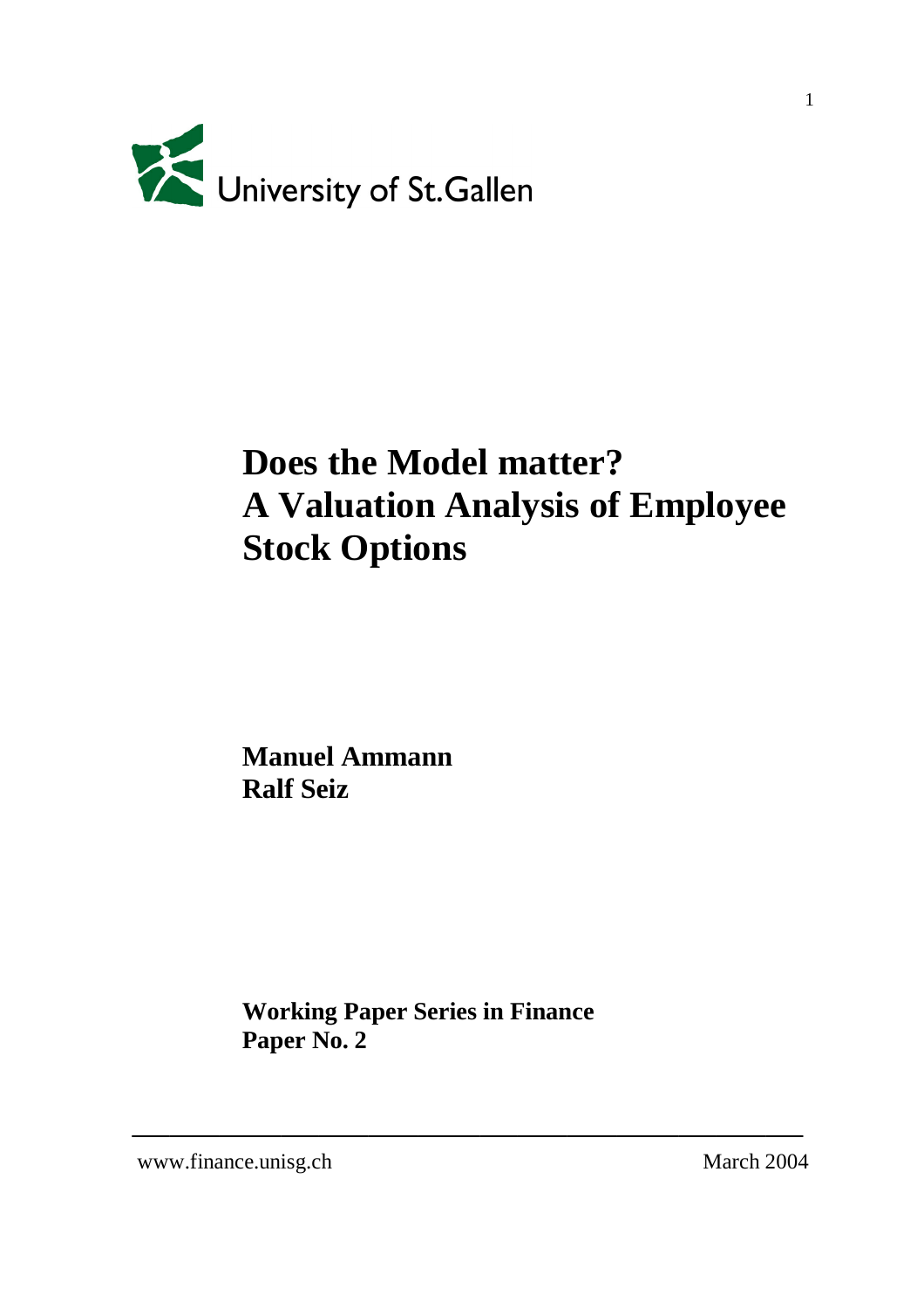# **DOES THE MODEL MATTER? A VALUATION ANALYSIS OF EMPLOYEE STOCK OPTIONS**

Manuel Ammann and Ralf Seiz<sup>1</sup>

Swiss Institute of Banking and Finance University of St. Gallen Rosenbergstrasse 52 CH-9000 St. Gallen Switzerland

> August 2003 Revised February 2004

# **Abstract**

 $\overline{a}$ 

We present a numerical analysis of valuation models for employee stock options. In particular, we analyze the impact of the model on the resulting option prices and investigate the sensitivity of pricing differences between models with respect to changes in the parameters. We show that, for most models such as the FASB 123 model, the utilitymaximizing model by Rubinstein, the Hull-White model, and a simple reference model proposed in this paper, the price reduction relative to standard options is uniquely determined by the expected life of the option. In fact, with the exception of the FASB 123 model, pricing differences are negligible if the models are calibrated to the same expected life of the option. Consequently, the application of models with several hard-to-estimate parameters such as the utility-maximizing model can be greatly simplified by this calibration approach because expected life is easier to estimate than utility parameters.

Keywords: Employee stock options, option pricing, option exercise

<sup>&</sup>lt;sup>1</sup> Manuel Ammann is professor of finance and Ralf Seiz is research assistant at the University of St. Gallen. Tel: +4171-224-7090, Fax +4171-224-7088, Email: manuel.ammann@unisg.ch, ralf.seiz@unisg.ch. We would like to thank Michael Genser, Stephan Kessler, Peter Raupach and Michael Verhofen for their

helpful comments.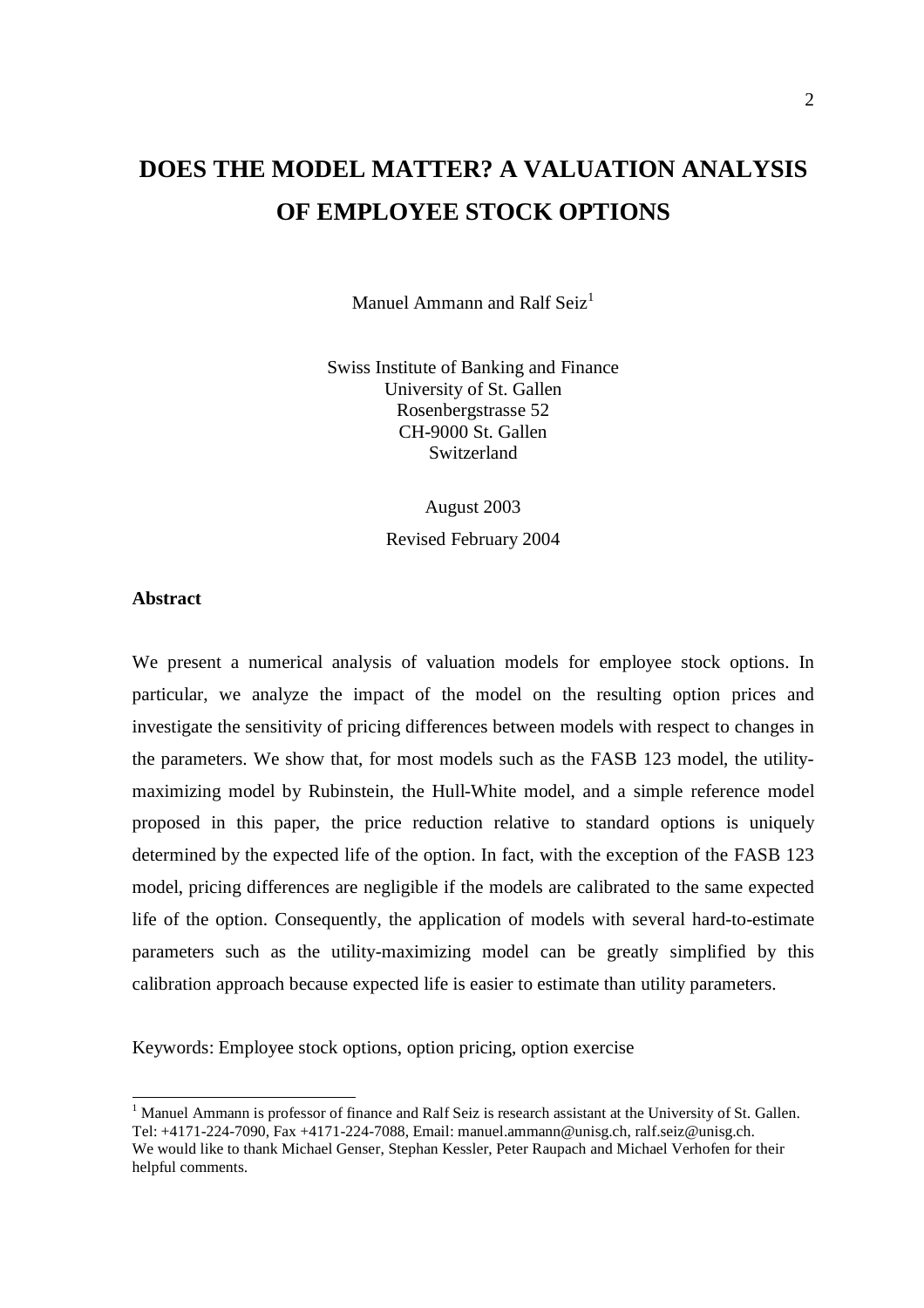# **Does the Model Matter? A Valuation Analysis of Employee Stock Options**

# **Abstract**

We present a numerical analysis of valuation models for employee stock options. In particular, we analyze the impact of the model on the resulting option prices and investigate the sensitivity of pricing differences between models with respect to changes in the parameters. We show that, for most models such as the FASB 123 model, the utilitymaximizing model by Rubinstein, the Hull-White model, and a simple reference model proposed in this paper, the price reduction relative to standard options is uniquely determined by the expected life of the option. In fact, with the exception of the FASB 123 model, pricing differences are negligible if the models are calibrated to the same expected life of the option. Consequently, the application of models with several hard-to-estimate parameters such as the utility-maximizing model can be greatly simplified by this calibration approach because expected life is easier to estimate than utility parameters.

#### **1 Introduction**

Employee stock options present a number of specific issues that prevent their valuation with standard option pricing models. Although several pricing models for employee stock options have been proposed, no standard model has been established to this date. As a contribution to the ongoing model discussion, we present a detailed side-by-side comparison of option prices obtained with several models. In particular, we investigate a utility-maximizing model as proposed by Kulatilaka and Marcus (1994), Huddart (1994) and Rubinstein (1995), a recent model by Hull and White (2002, 2004), and the model proposed by the Financial Accounting Standards Board (1995), referred to as FASB 123. Furthermore, we propose a new model that accounts for sub-optimal exercise because of non-tradability by a simple adjustment of the exercise price. This model is called Enhanced American because of its similarity with a standard American option. In addition, all these models are also compared to standard Black-Scholes and American-style options.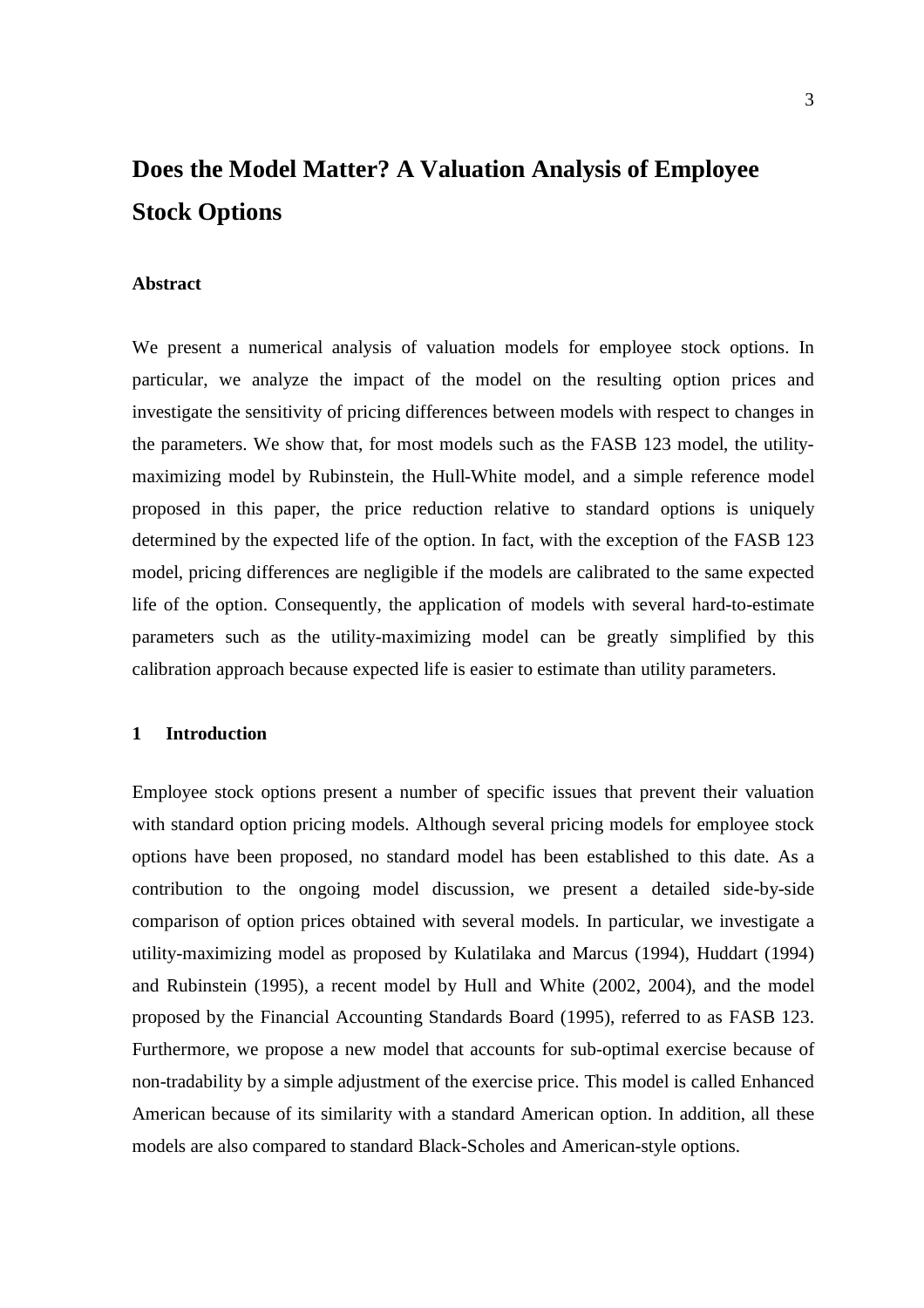We show that, with the exception of the FASB 123 model and the standard Black-Scholes and American models, these models produce virtually identical option prices (differences in the range of -0.4% and +0.4%) if they are calibrated to the same expected life. In fact, for most models accounting for premature exercise of the option, expected life is a sufficient parameter to determine the price of an employee stock option relative to a standard option. In other words, even though the models tested derive their exercise policies using completely different approaches, the pricing effect of the different exercise schemes is negligible as long as the expected life of the option is the same.

As a consequence, the drawback of the dependence on unobservable and hard-to-estimate parameters, such as the risk aversion coefficient in the utility-maximizing model, can be overcome by using the expected life, which is much easier to estimate, to calibrate the model. Expected life can replace the utility parameters because, as shown below, any combination of utility parameters implying the same expected life for the option produces the same option price.

In the following section, the modeling methodology is described in general. In Section 3, the specific models investigated are outlined and a new model is proposed as a simple reference. Section 4 compares the prices derived by different models and Section 5 adds a sensitivity analysis to the comparison. In Section 6, we extend the existing models by allowing a variable employee exit rate depending on the moneyness of the option during the vesting period. Section 7 concludes.

# **2 General Setup of Pricing Models for Employee Stock Options**

The models for valuing employee stock options discussed in this paper are implemented with a generalized binomial-tree method. For the binomial-tree method, we use the standard specifications as originally proposed by Cox, Ross, and Rubinstein (1979). A technical description of the general binomial-tree framework used in this paper is included in Appendix A.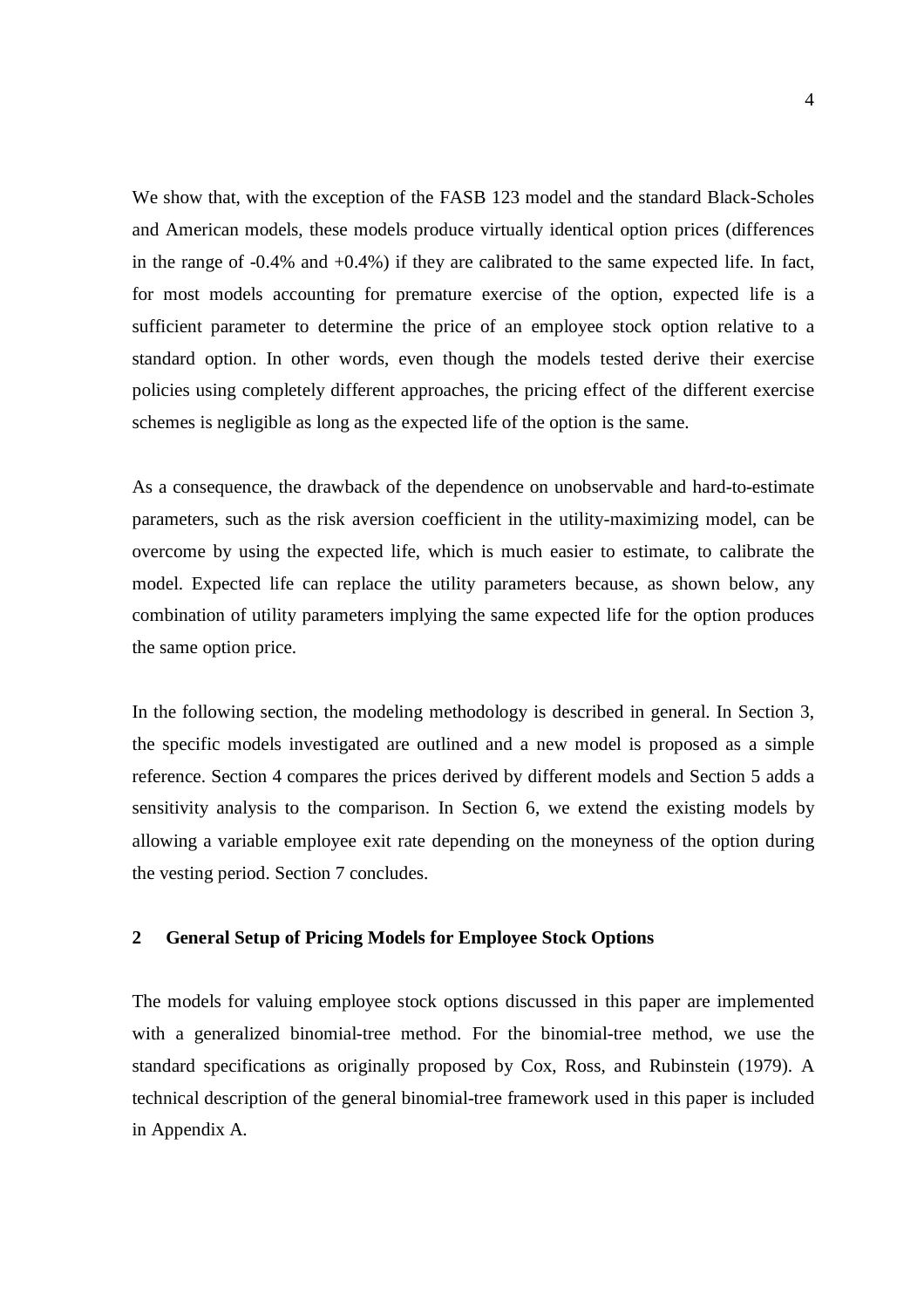Employee stock options (ESO) differ from standard exchange-traded options in important aspects<sup>2</sup> and several researchers have noted the shortcomings of using traditional option formulas to value employee stock options<sup>3</sup>. In the following, we identify the three main differences and explain how they can be implemented in a valuation model for employee stock options:

**A. Vesting Period:** Employee stock options can only be exercised after the vesting period *v*. Delayed vesting can be handled easily by modifying the standard binomial model such that exercise is not allowed during the vesting period.

**B. Exit Rate:** Employees lose unvested employee stock options if they leave voluntarily or involuntarily during the vesting period and may be forced to exercise unexercised but vested options prematurely upon leaving the firm. Thus, employee stock options are exercised earlier than optimally exercised standard American options. The probability of employees leaving the firm is modeled by the exit rate<sup>4</sup>  $w$  and given for each period of time  $\Delta t$  as  $(1 - e^{-w\Delta t})$ . In a first step we assume that the exit rate *w* (pre- and post-vesting) is constant over time. In a second step, in Section 6, we implement an extended model that incorporates a (pre-vesting) exit rate contingent on the moneyness of the option.

If an employee leaves during the vesting period *v,* employee stock options are forfeited and the exit value of the option equals 0. If the employee leaves after the vesting period  $v$ , the option is forfeited if it is out of the money and exercised (immediately) if it is in the money. On the other hand, if the employee does not leave during the vesting period, the value of the option equals the holding value using risk-neutral valuation. Furthermore, if the employee does not leave after the vesting period, there are two possibilities: either the option will be exercised or held.

 $2$  See, for example, Rubinstein (1995), p.10.

<sup>&</sup>lt;sup>3</sup> See especially Lambert, Larcker, and Verrecchia (1991), Smith and Zimmerman (1976), Kulatilaka and Marcus (1994), Rubinstein (1995), Carpenter (1998), DeTemple and Sundaresan (1999), Hall and Murphy (2000, 2002).

<sup>&</sup>lt;sup>4</sup> We refer to the continuous exit rate as *w* and to the annually compounded exit rate as  $w_{ac}$ .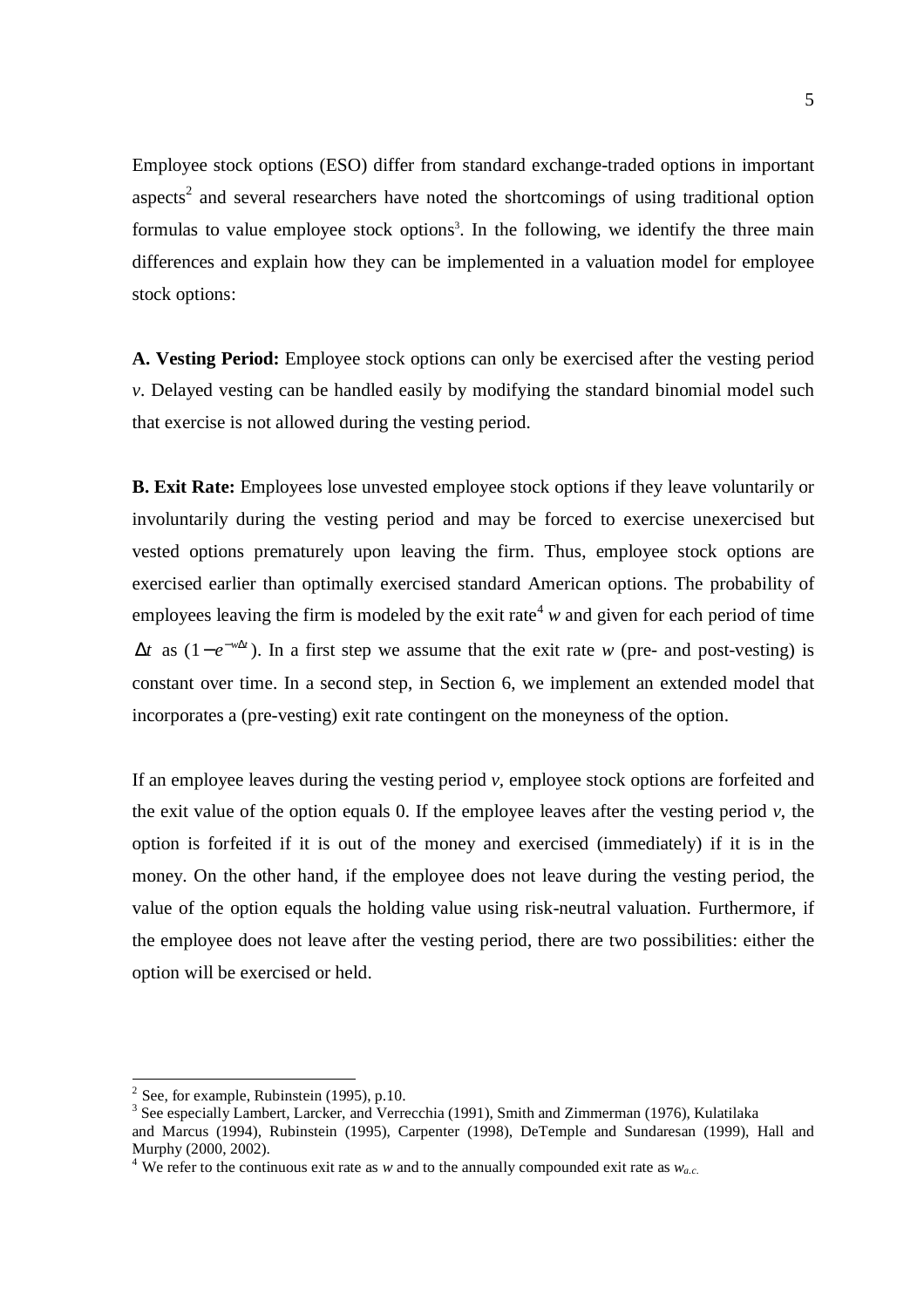Appendix A describes the setup of the binomial model for standard American options adjusted for the exit rate and the vesting period. We refer to the binomial model for standard American options as AM-model and the binomial model adjusted for the exit rate and the vesting period as described in Appendix A as AM Ex&Vest-model.

**C. Non-Transferability:** Employees are not allowed to sell their employee stock options. Because of this non-transferability, an earlier exercise is often the only way of raising cash from the option. Several researchers have documented that employee stock options are exercised relatively early in their term, even when the underlying stock pays no dividends<sup>5</sup>. Such sub-optimal exercise reduces the option's value. The time when a particular employee exercises the option may depend on several factors such as risk-aversion, liquidity requirements, diversification motives, non-option-wealth, expected stock-return, utility function, underlying stock price, etc. Thus, an individual exercise scheme will be determined that characterizes an employee or a group of employees with similar exercising behavior. Therefore, for a group of employees of a certain exercise type, the expected life of the option can be estimated with reasonably accuracy. For calculating the expected life we use the conditional procedure described by Hull and White (2002), which is an expectation conditional on the option vesting. Appendix B describes the calculation of the risk-neutral expected life in the binomial tree.

The expected life of a set of employee stock options is defined as the length of time that options remain unexercised on average given that they vest. We choose this definition for empirical convenience because only options that have vested need to be considered for empirical estimation of expected life. Note that, using this definition, the expected life of the option is always smaller than the maturity because the exit rate is greater than zero after the vesting period. Of course, several alternative definitions of expected life are possible, such as expected life conditional on no exit or on exercise of the option. However, the contributions of this paper are not dependent on the definition of expected life.<sup>6</sup>

 $<sup>5</sup>$  See, for example, Huddart and Lang (1996).</sup>

<sup>&</sup>lt;sup>6</sup> We also calculated the option prices presented in Sections 4 and 5 using different definitions of expected life. Because the results are very similar and do not add any new insights, they are not presented.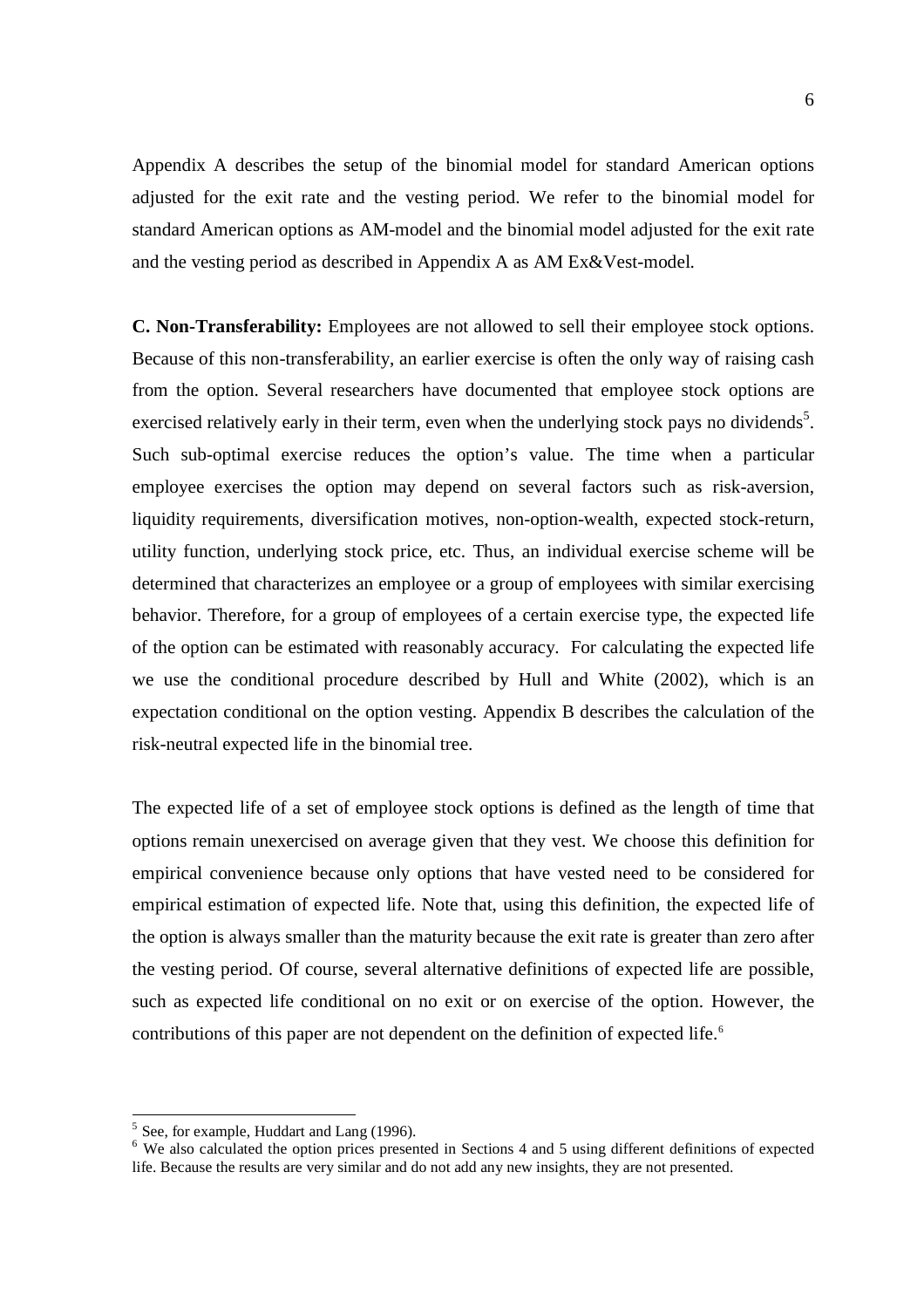# **3 Employee Stock Option Pricing Models**

# **3.1 The FASB 123 model**

 $\overline{a}$ 

The Financial Accounting Standards Board (1995) announced a proposal, denoted FASB 123, for a valuation model for employee stock options. In that document, both the Black-Scholes model and the binomial tree model are deemed acceptable. FASB 123 proposes to set the maturity of the option equal to the expected life (*L*). This is the average time the option stays in existence assuming the employee does not leave during the vesting period. Thus, FASB 123 accounts for the non-transferability after the vesting period by substituting<sup>7</sup> the options' contractual life (*T*) for their expected life (*L*) (i.e., *T*=*L*).

FASB 123 makes another adjustment to reflect that the employee stock option might be forfeited during the vesting period because the employee leaves, i.e.,

$$
f^{FASB123} = f^{AM,L=T} \cdot (1 - w_{a.c.})^{\nu}
$$
\n(3.1)

where  $f^{FASB123}$  denotes the value of the option using the FASB 123 method,  $f^{AM}$  the value of an American-style option using the binomial-tree framework,  $w_{ac}$  the annually compounded exit rate, and *v* the duration of the vesting period. Although FASB 123 allows also the Black-Scholes model, the binomial-tree method used in this paper (AM-model) seems more appropriate because employee stock options can generally be exercised prior to maturity.

 $<sup>7</sup>$  FASB exposure draft recognizes the potential for early exercise. However, the procedure accounting for an</sup> employee's propensity to exercise the option early is overly simplistic. This model drawback is described in Kulatilaka and Marcus (1994), Hemmer and Matsunaga (1994), and Rubinstein (1995).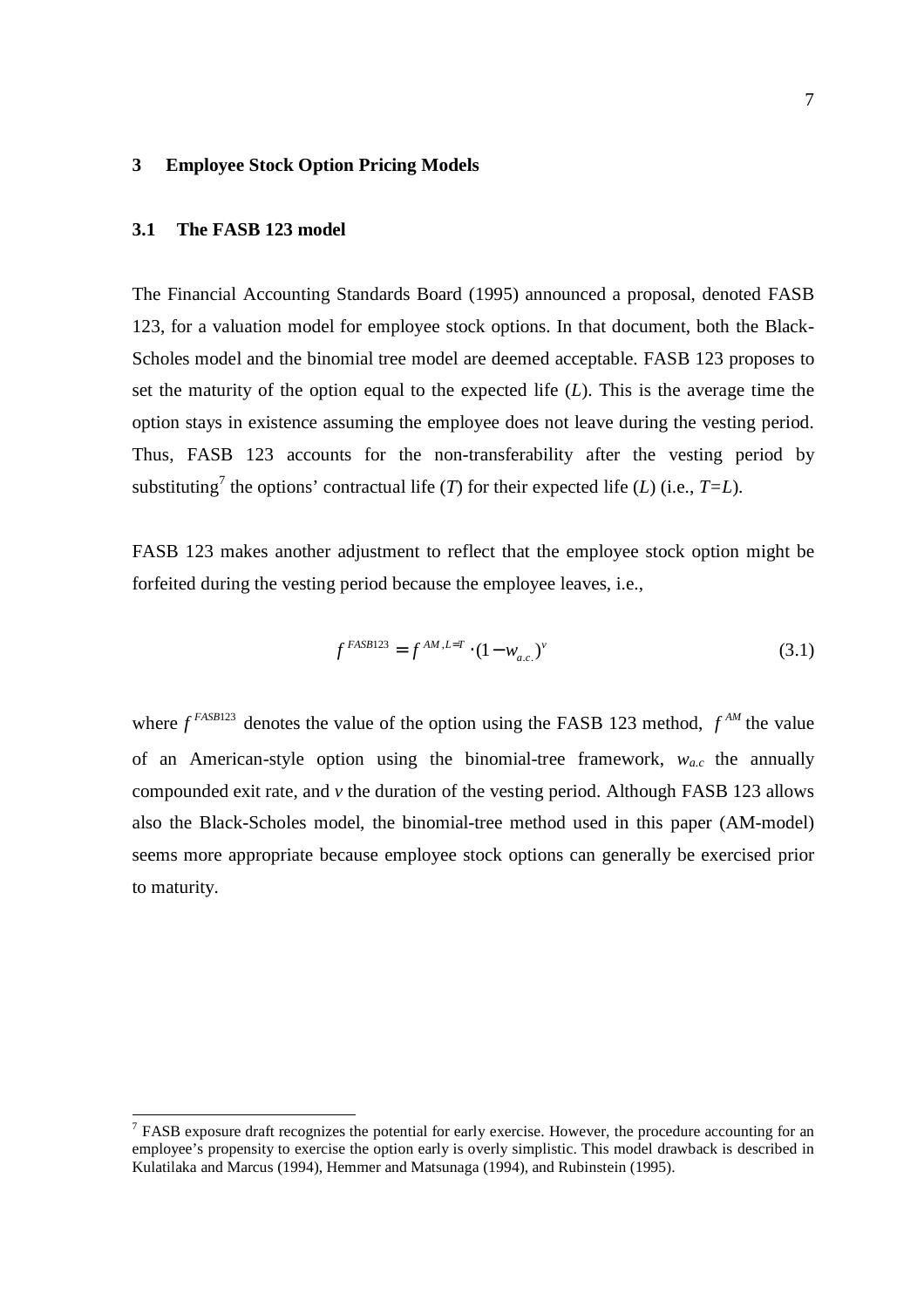# **3.2 The Utility Maximization Model**

## **3.2.1 Setup of the model**

The utility maximization model<sup>8</sup> (UM-model) assumes that employees do not maximize the expected value of the option but rather their utility. Kulatilaka and Marcus (1994) and Rubinstein (1995) propose the following utility function *U*,

$$
U(W) = \frac{W^{1-\gamma}}{1-\gamma}; \quad U(W) = \ln W \quad \text{if } \gamma = 1
$$
 (3.2)

where *W* is the total wealth of an employee consisting of non-option wealth<sup>9</sup>  $W_0$  and wealth in the form of employee stock options. The model assumes that both non-option wealth and cash realized from exercising the options are reinvested in risk-free assets.  $\gamma$  is the coefficient of the employee's risk aversion. At the end of the binomial tree, at time *T,* the option is either exercised or forfeited. Thus, in the end nodes (*i=N*) we have the following utility function,

$$
U_{N,j} = U[W_0 \cdot e^{rT} + \max(S_{N,j} - X, 0)] \tag{3.3}
$$

where  $S_{N,i}$  denotes the stock prices in the end nodes, *X* the strike price of the option, and *W0* the initial non-option wealth of the employee.

By working back through the tree from the end to the beginning of the life of the option, we have to keep in mind that employees base their exercise decisions on their own subjective expectation about the expected stock return  $\mu$  and not on risk-neutral expectations. Consequently, for the probability of an up-movement  $\pi = (e^{(\mu - D) \Delta t} - d) / (u - d)$ , the risk-free rate *r* is replaced by the subjective expected stock

 $8$  See Kulatilaka and Marcus (1994), Huddart (1994) and Rubinstein (1995).

<sup>&</sup>lt;sup>9</sup> The non-option wealth must be adapted to the number of options held.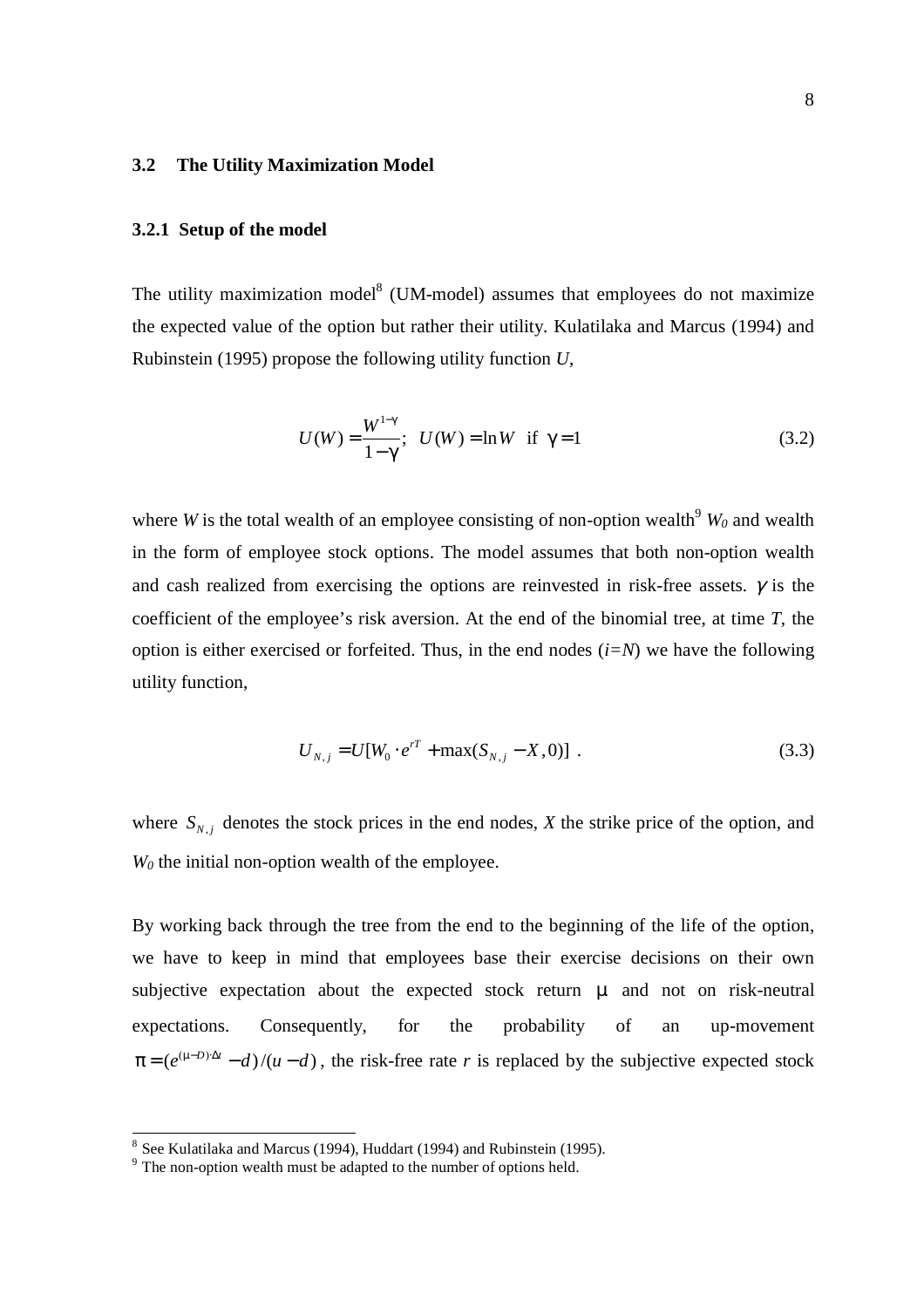return µ, where ∆*t* denotes the time step in the binomial tree, *D* the continuous expected dividend yield, *u* and *d* the up- and down-movement factors of the stock price.

The rules for calculating the utility in each node of the binomial tree are described in Appendix C. The option is exercised after the vesting period if the expected utility derived from holding the option (conditional expectation using probabilities  $\pi$ ) is smaller than the utility from exercising (this is the utility of the non-option wealth plus the cash realized from exercising the option, both invested in risk-free assets). This utility tree determines the individual exercise scheme of the employee. Using this exercise scheme and working backward through the tree, the value of the option can be determined.

### **3.2.2 Calibrating the UM-Model**

An apparent drawback of the UM-model is its dependence on a specific utility function and the need for estimation of three parameters  $\mu$  (expected return),  $W_0$  (non-option wealth) and  $\gamma$  (risk aversion). Whereas non-option wealth can be observed for individual employees, the expected return on the stock and the risk-aversion coefficient are unobservable and notoriously hard to estimate.

However, it turns out that the specification of the utility function and the three parameters imply an expected life of the option and that this expected life is sufficient for computing the price of the option. Thus, if the expected life of the option is known or can be estimated, the price of the option can be computed without estimating the three parameters. Although unobservable, the expected life of the option is easier to estimate than the three parameters because empirical data on exercise behavior exists for different groups of employees.

To demonstrate the relationship between the original parameters of the UM-model, the expected life of the option, and the value of the option, we compute the expected life as well as the option price from a given set of example parameters. In particular, we show that, for arbitrary parameter combinations, the same price results for the same expected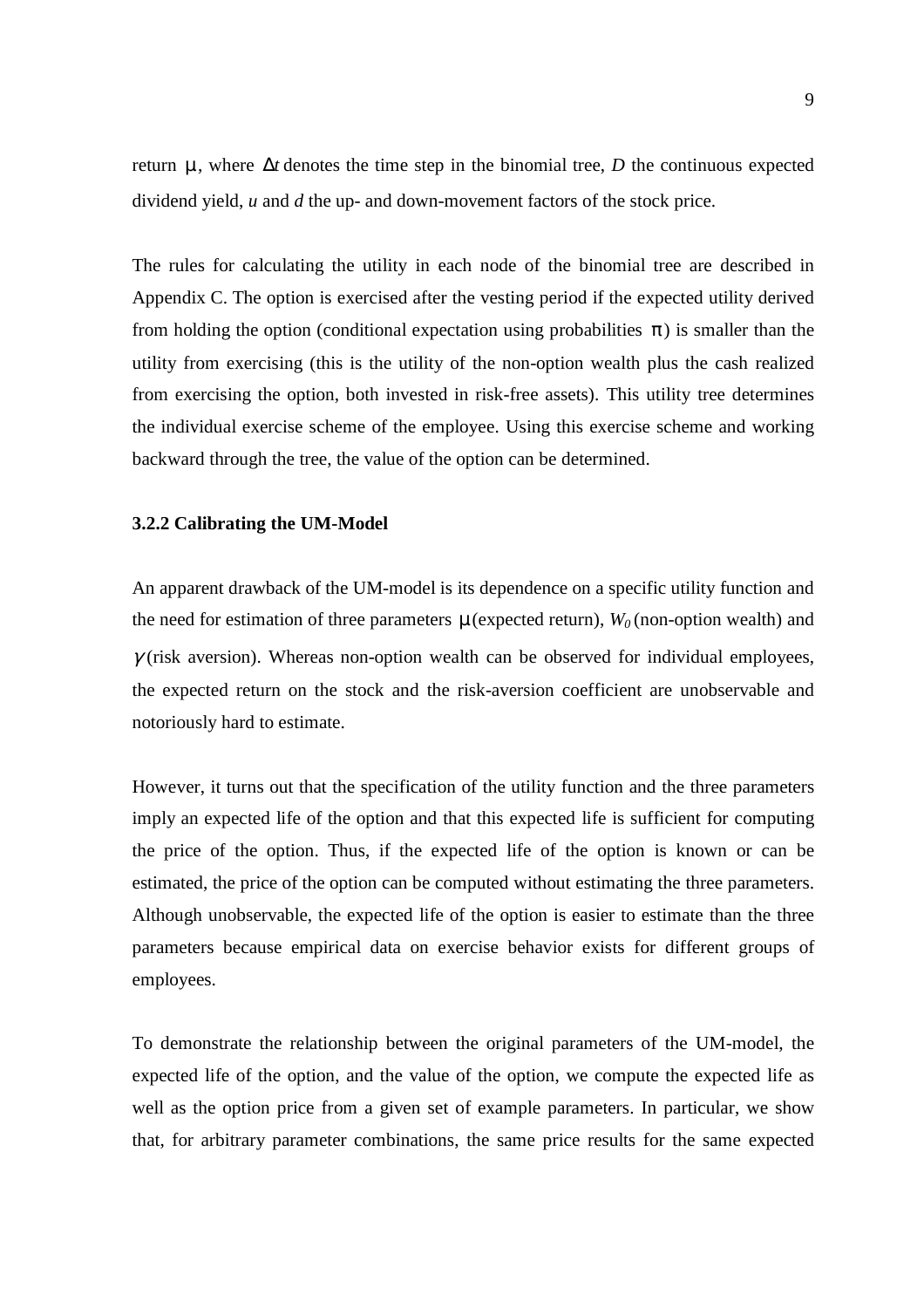life. In other words, the price of the option can be written as a function of the expected life only.

We define *S* as the initial stock price, *X* as the strike price of the option,  $\sigma$  as the volatility of the underlying stock, *r* as the continuous risk-free rate, *D* as the continuous expected dividend yield, T as the life of the option (time-to-expiration),  $w_{a,c}$  as the annually compounded exit rate and *v* as the vesting period. For a given set of standard input parameters<sup>10</sup> (sample option with  $S = $50, X = $50, \sigma = 30\%$ ,  $r = 5\%$ ,  $D = 2.5\%$ ,  $T = 10$ years,  $w_{ac} = 6\%$ ,  $v = 3$  years) we choose the risk aversion from the set [0, 1, 2, .., 9, 10]. the expected stock return from the set  $[5.0\%, 5.5\%, 6.0\%, \dots, 9.5\%, 10.0\%]$  and the nonoption wealth from the set<sup>11</sup> [\$0, \$20, \$40, .., \$180, \$200]. All possible combinations of these parameter sets give 1331 unique triples of parameter combinations, each characterizing an employee. For each of the triples, the expected life and the price of the option is computed.

# **[Figure 1]**

Figure 1 shows the price of the option in relation to the expected life for all 1331 parameter combinations. It can be seen that the expected life of the option uniquely determines the value of the option. It is possible to show that this is a general result valid also for other input parameters and other option specifications.

Because arbitrary combinations of the three parameters risk aversion, expected stock return, and non-option wealth determine a unique relation between the expected life and the value of the option, the UM-model can be used without estimating those parameters. All that is needed is an estimation of the expected life of the option, from which the parameter values can be inferred using a calibration procedure.

 $10$  The standard example (example option) used in this paper is similar to the example used by Hull and White (2002), but the risk-free rate is set to 5%. The parameters are annualized with *r* and *D* assumed to be continuously and  $w_{a,c}$  annually compounded.<br><sup>11</sup> For technical reason we use \$10<sup>-12</sup> instead of \$0.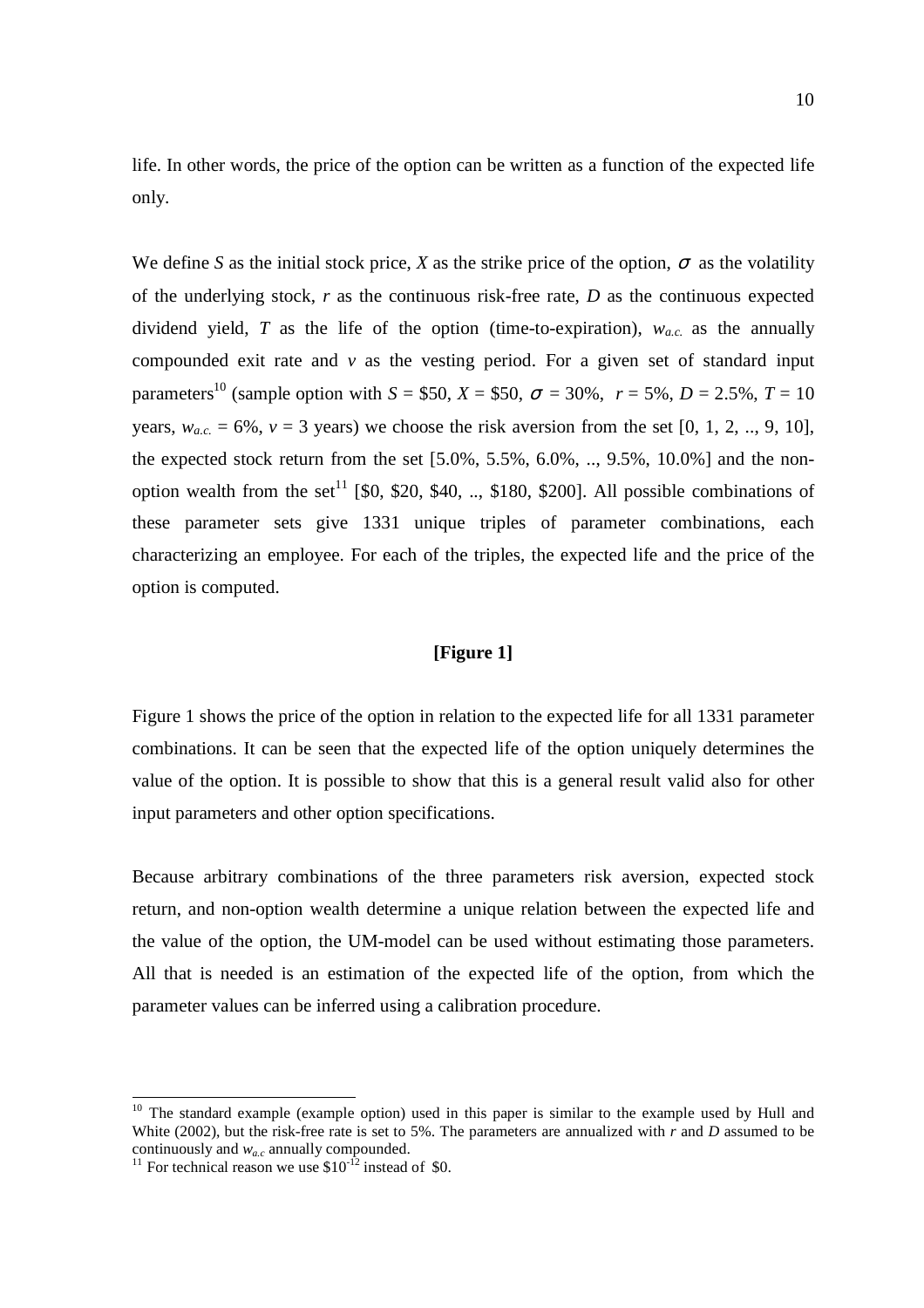Figure 1 shows a maximum price at an expected life of 8.16 years and a value of the option of \$14.30. Because of the dividend yield, it is optimal to exercise the option before maturity. For firms with dividend yields closer to the risk-free rate, this effect is more pronounced because early exercise is even more desirable, thus reducing the expected life of the option. Note that in Figure 1 the contractual life *T* cannot be reached because the non-zero exit rate implies an expected life of less than the time to maturity of the option.

#### **3.3 The Hull-White Model**

Hull and White (2002, 2003, 2004) propose a model for valuing employee stock options that they refer to as the Enhanced FASB 123 model. They model the early exercise behavior of employees by assuming that exercise takes place whenever the stock price  $S_{i,j}$ reaches a certain multiple *M* of the strike price *X* (i.e.,  $S_{i,j} \geq X \cdot M$ ) and the option has vested. The Hull-White model (HW-model) is an extension of the binomial tree model. Unlike the FASB 123-model described in Section 3.1, the HW-model explicitly considers the possibility that the employee will leave the company after the vesting period and it explicitly incorporates the employee's early exercise policy. Appendix D gives the rules for calculating the value of the option in the binomial-tree framework for the HW-model.

# **[Figure 2]**

Figure 2 shows the relation between the multiple *M* that determines the exercise policy and the value of the option. As we can see, there is a multiple *M* where the option has a maximum price. However the value of the option for the HW-model is always below the value using an American model adjusted for the exit rate and the vesting period (see Section 2 and Appendix A for the AM Ex&Vest-model). Compared to the optimal exercise strategy in the AM Ex&Vest-model, the HW-model always uses a sub-optimal exercise strategy even at the maximum price attainable by the model due to the rigid exercise scheme.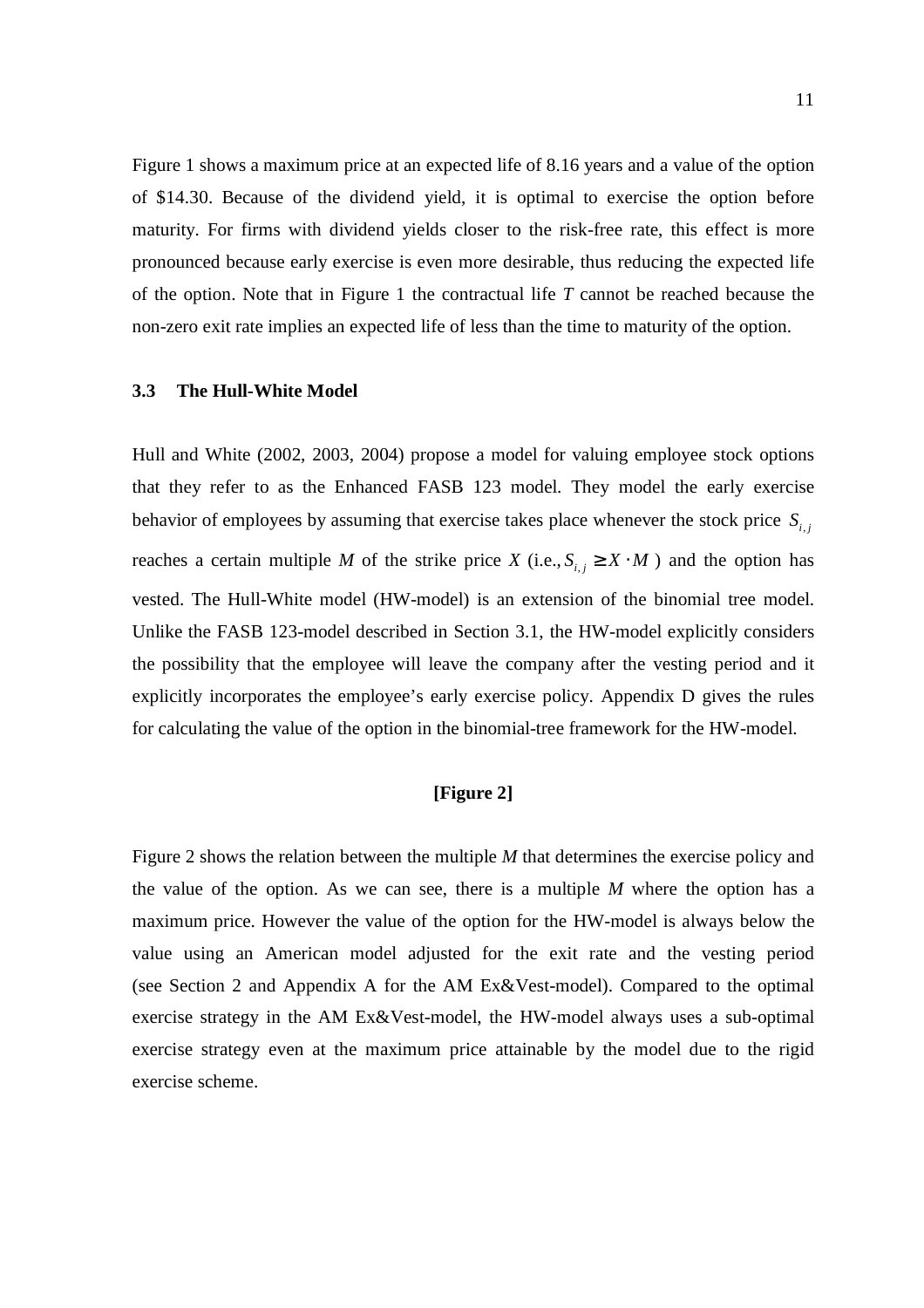# **3.4 The Enhanced American model**

In this section, we present a new model for valuing employee stock options. The model belongs to the family of the UM- and HW-models as seen later. It considers a vesting period, the possibility that employees may leave the company during the life of the option, and non-transferability.

The general approach is similar to the American model adjusted for the exit rate and the vesting period, but this model (called Enhanced American or EA-model) explicitly incorporates the employee's early exercise policy. This incorporation is simple: it consists only of an adjustment of the strike price of the option. Of course, the adjusted strike price is used only to determine the time of exercise, not to calculate the payoff of the option. The adjustment factor is denoted by a multiple  $M^*$  that triggers premature or late exercise depending on its value.

We model the early exercise behavior of employees by assuming that exercise takes place whenever there is a positive intrinsic value and the exercise value adjusted by the factor *M\** is larger than the holding value<sup>12</sup> (i.e.,  $\max(S_{i,j} - M^* \cdot X, 0) \ge e^{-r\Delta t} \cdot [pf_{i+1,j+1} + (1-p)f_{i+1,j}]$ ) and the option has vested. Appendix E describes the Enhanced American model in detail. For a multiple of  $M^*=1$ , the EA-model and American model (AM Ex&Vest) are the same. For  $M^*$  smaller and greater than 1, the EA model accelerates or delays exercise, respectively, and thus allows for the individual, sub-optimal exercise policy similar to the UM- and the HW-models.

The Enhanced American model shows that by making a very small adjustment to the standard American-model (AM Ex&Vest, i.e., adjusted for the exit rate and the vesting period), a model with all the features of the UM-model and the HW-model can be obtained in a very simple way.

 $12$  For a detailed variables description see Appendix A and Appendix E.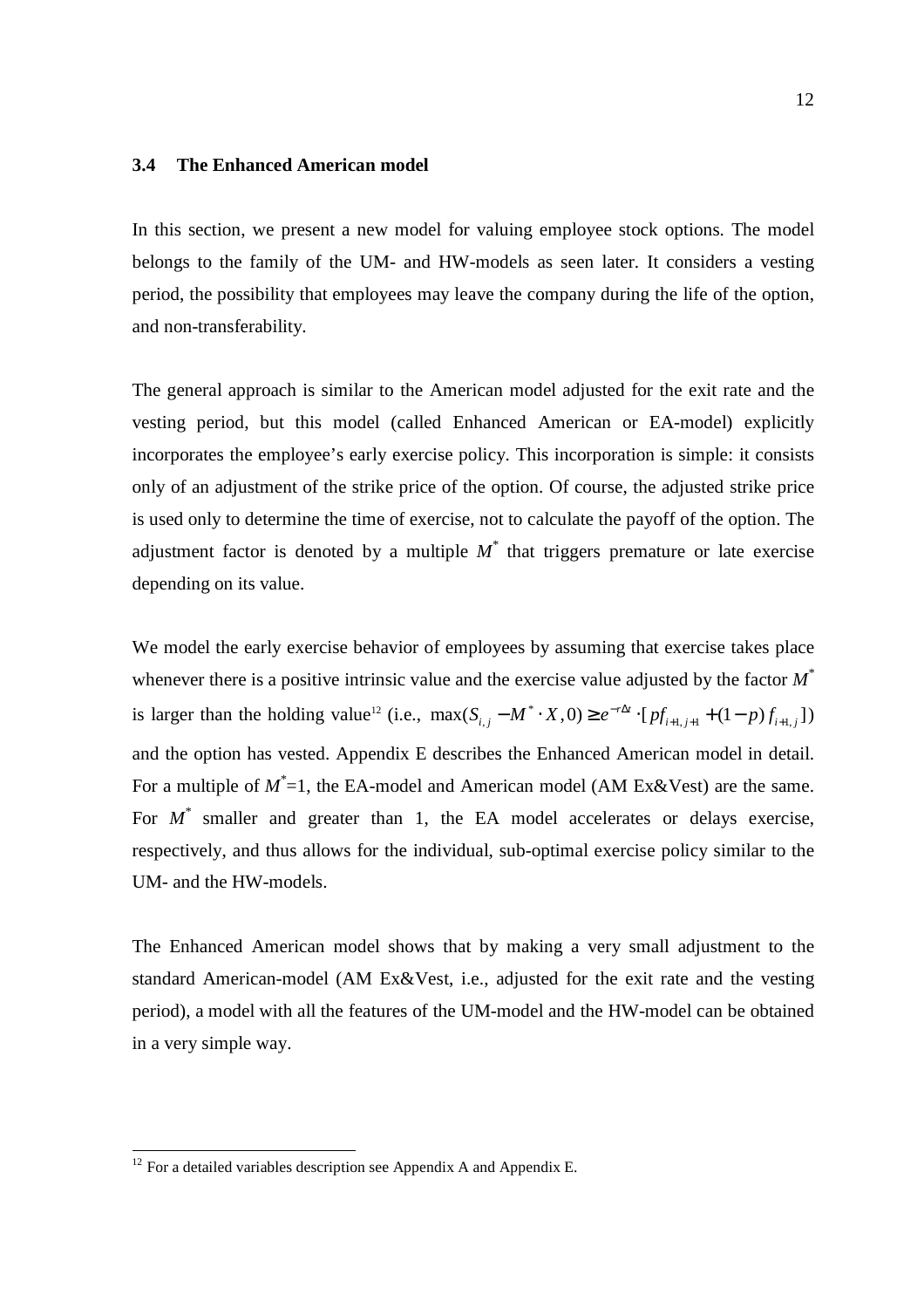The multiple  $M^*$  used in the Enhanced American model is similar to the one used in the HW-model, because *M\** is also a multiple of the strike price *X*. However, in contrast to the HW-model, *M\** multiplied by the strike price *X* represents a virtual strike price of a specific employee. In the EA-model the employee decides to exercise the option if he is satisfied with the intrinsic value relative to his virtual strike price *M\* X*.

# **[Figure 3]**

Figure 3 shows the relation between the multiple  $M^*$ , which determines the exercise policy, and the value of the option. As we can see, there exists a multiple  $M^*$  where the value of the option has a maximum price. In contrast to the HW-model, where the best achievable exercise strategy is still sub-optimal, this maximum price implies an optimal exercise policy and is therefore equal to the price obtained by the American-model adjusted for the exit rate and the vesting period (AM Ex&Vest model).

# **4 Comparison of the Models**

### **4.1 Two different types of models**

Two types of models for employee stock options can be identified. The first type accounts for the individual exercise policy (i.e., accounts for the non-transferability), the second type does not. The FASB 123, UM, HW, and the EA models belong to the first type, the Black-Scholes model, the standard American model, the adjusted American model (AM Ex&Vest) belong to the second type where the exercise policy is assumed to be optimal and therefore the same for all employees.

Furthermore, we have seen that for the first model type, the exercise policy and therefore the expected life of an option can be determined differently. Note that in the UM-, HW-, and EA-model the exercise policy is implemented more precisely than in the FASB 123 model, where the life of the option is set to the expected life. In the UM-model, the parameters risk aversion, expected stock return and non-option wealth trigger the exercise,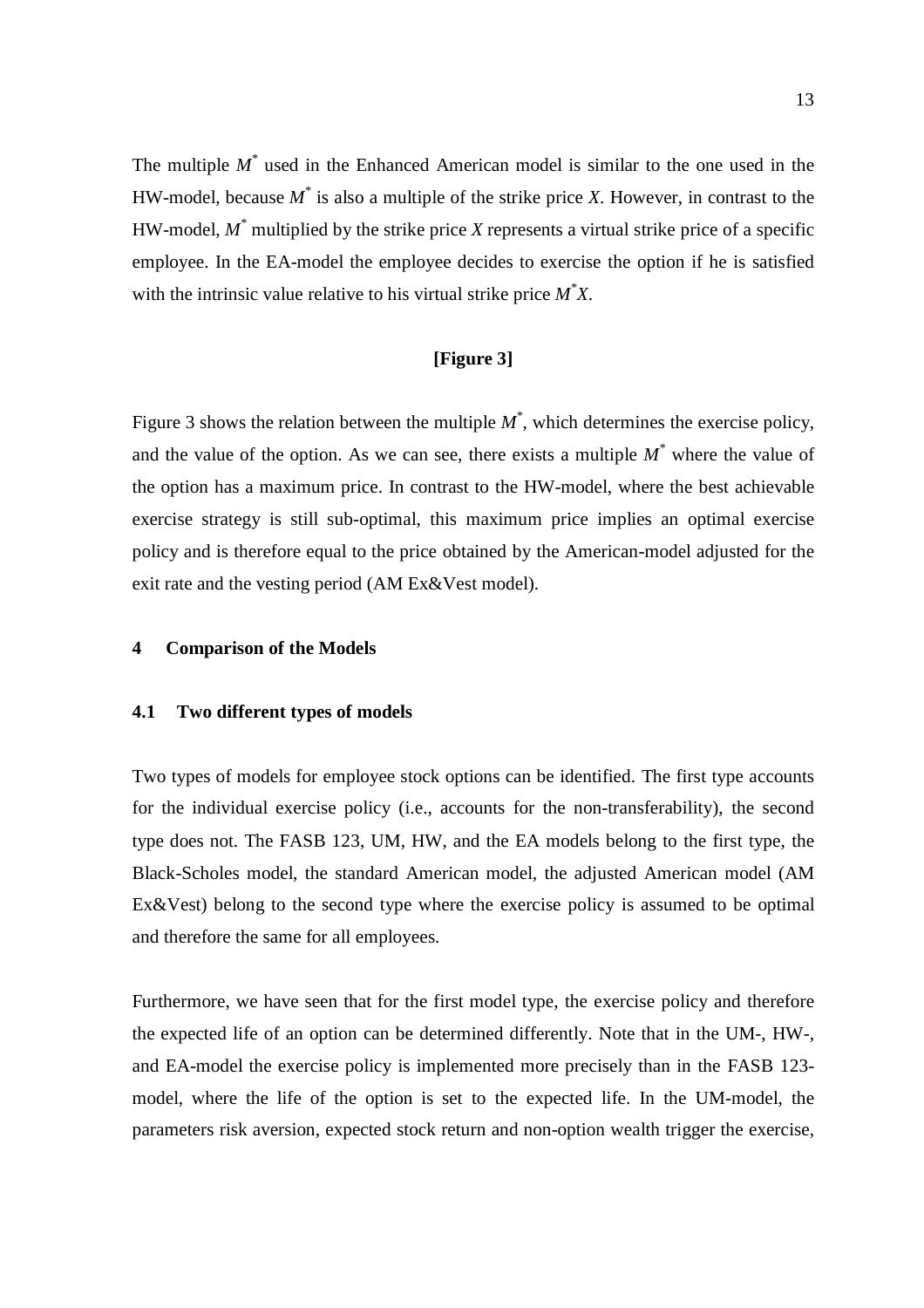in the HW-model the multiple *M* and in the EA-model the multiple *M\** . These factors determine therefore the expected life of the option.

# **[Figure 4]**

Figure 4 shows the value of an employee stock option depending on the expected life calculated for a number of models. For models of the second type, the expected life remains constant for all employees because there is only one exercise scheme possible. This exercise scheme is optimal and determined by the input parameters *S, X* σ*, r, D, T, w,* and *v* only. This applies to the standard American model (AM), the American model adjusted for the vesting period only (AM Vest), the American model adjusted for the exit rate only (AM Ex), the American model adjusted for the exit rate and the vesting period (AM Ex&Vest) and the Black-Scholes model (B/S).

With the exception of the FASB 123 model, the models of the first type (UM-, HW- and EA-model) show a very similar price behavior<sup>13</sup>. Figure 4 also indicates that expected life is one of the driving factors for the value of an employee stock option (valued by models allowing for individual exercise policies). In fact, the price can be expressed as a function of the expected life of the option. Furthermore the maturity of  $T=10$  years is not incorporated in the FASB 123 model because the maturity is replaced by the expected life of the employee stock option. Therefore the maximum of the value of the option using the FASB 123 value is (almost<sup>14</sup>) equal the Am Ex&Vest value for the maximum of the expected life. Recall that in Figure 4 the contractual life *T* cannot be reached because the non-zero exit rate implies an expected life of less than the time to maturity of the option.

<sup>&</sup>lt;sup>13</sup> Section 5 illustrates that this is a general observation applying not only to the standard example. Furthermore, it can be shown that these results do not dependent on the definition of the expected life.

<sup>&</sup>lt;sup>14</sup> The expected life for the maximum of the value of the option (which is limited by the Am Ex&Vest model) is slightly below the maximum determined by the UM- HW- and EA- models because the FASB 123 model accounts for the exit rate and the vesting period at the end (see Eq. (3.1)) compared to the Am Ex&Vest model where the exit rate and the vesting period are accounted for in each node of the binomial tree.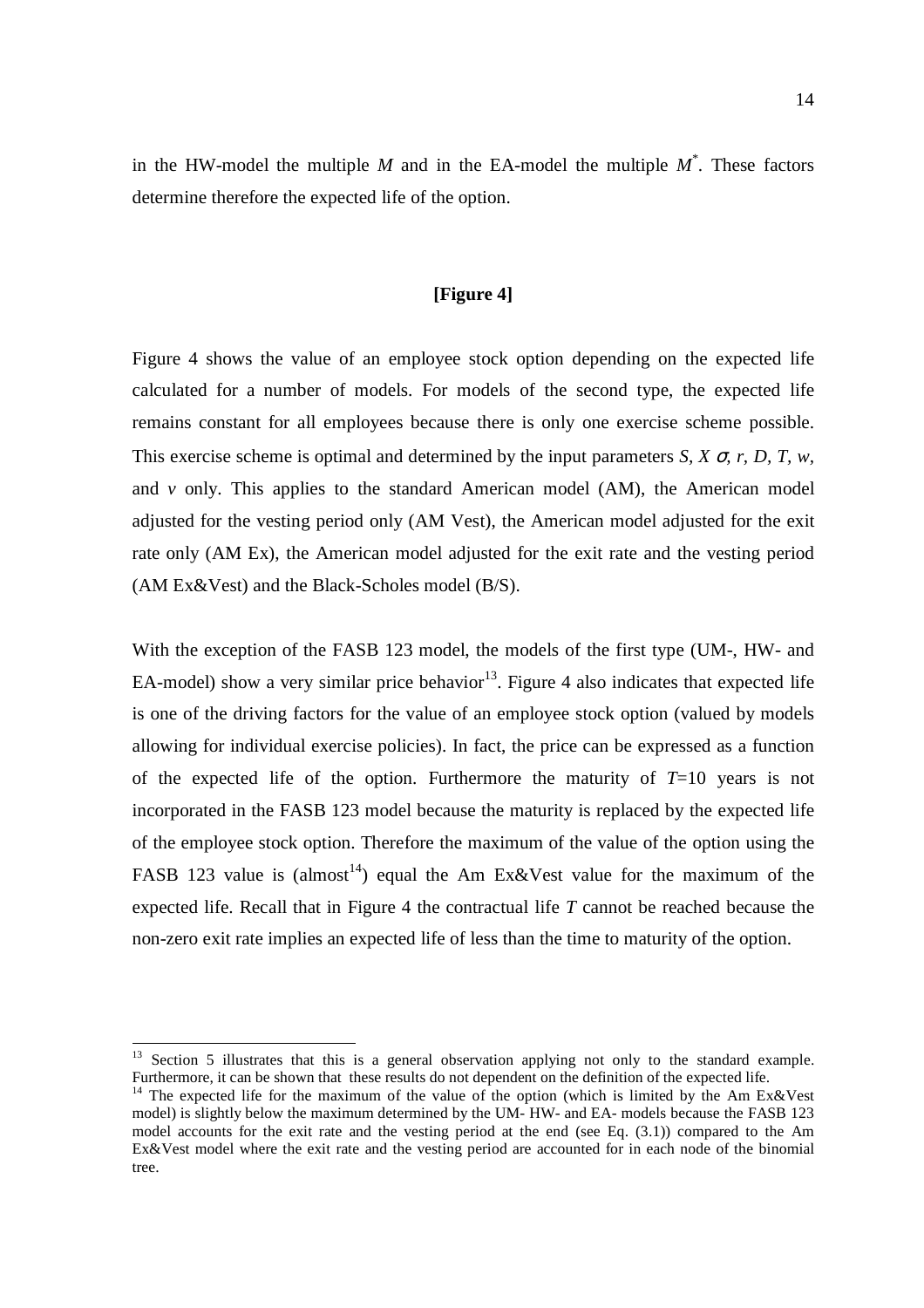#### **4.2 Exercise policy and expected life as a key parameter**

The exercise policy determines the expected life of an employee stock option. In turn, the expected life determines the value of the option. Although the exercise scheme is determined very differently by the three models (UM, HW and EA), the models behave in a very similar way<sup>15</sup>, as can be seen in Figure 4.

In the UM-model, risk aversion, expected stock return, and non-option wealth characterize an employee and her exercise policy. These three parameters serve for maximizing the utility function and lead implicitly to the exercise scheme. In the HW-model, the multiple *M* implies voluntary exercise of the option when the stock price is equal to the multiple *M* of the exercise price. Therefore, the exercise scheme depends explicitly on the stock price. In the EA-model, the multiple *M\** accelerates or delays exercise relative to the Americanmodel (AM Ex&Vest). Thus the exercise scheme involves implicitly the stock price and, unlike the HW-model, the optimal exercise policy of the AM Ex&Vest-model.

The UM- and the EA-model are tangent to the AM Ex&Vest-model. The price generated by the HW-model at the maximum is slightly below those of the two other models. Nevertheless, Figure 4 shows that, for any given expected life, the three models produce almost the same option price. This result confirms that, in fact, it is sufficient to know the expected life. Other model parameters, such as utility-based parameters, are only relevant in as much as they determine the expected life of the option. Viewed from this perspective, it can be argued that the UM-, HW-, and EA-models are very similar.

The small price differences between the three models are due to slightly different exercise schemes. Unlike the UM- and EA-model, the HW-model uses a rigid exercise scheme where the exercise boundary is a horizontal line (equal stock prices) in the binomial tree  $(S_{ij} = X \cdot M)$ . For the UM- and the EA-model the exercise schemes are more flexible and therefore the exercise boundary is sometimes slightly below or above the horizontal

 $15$  This observation is confirmed in Section 5 (Table 2).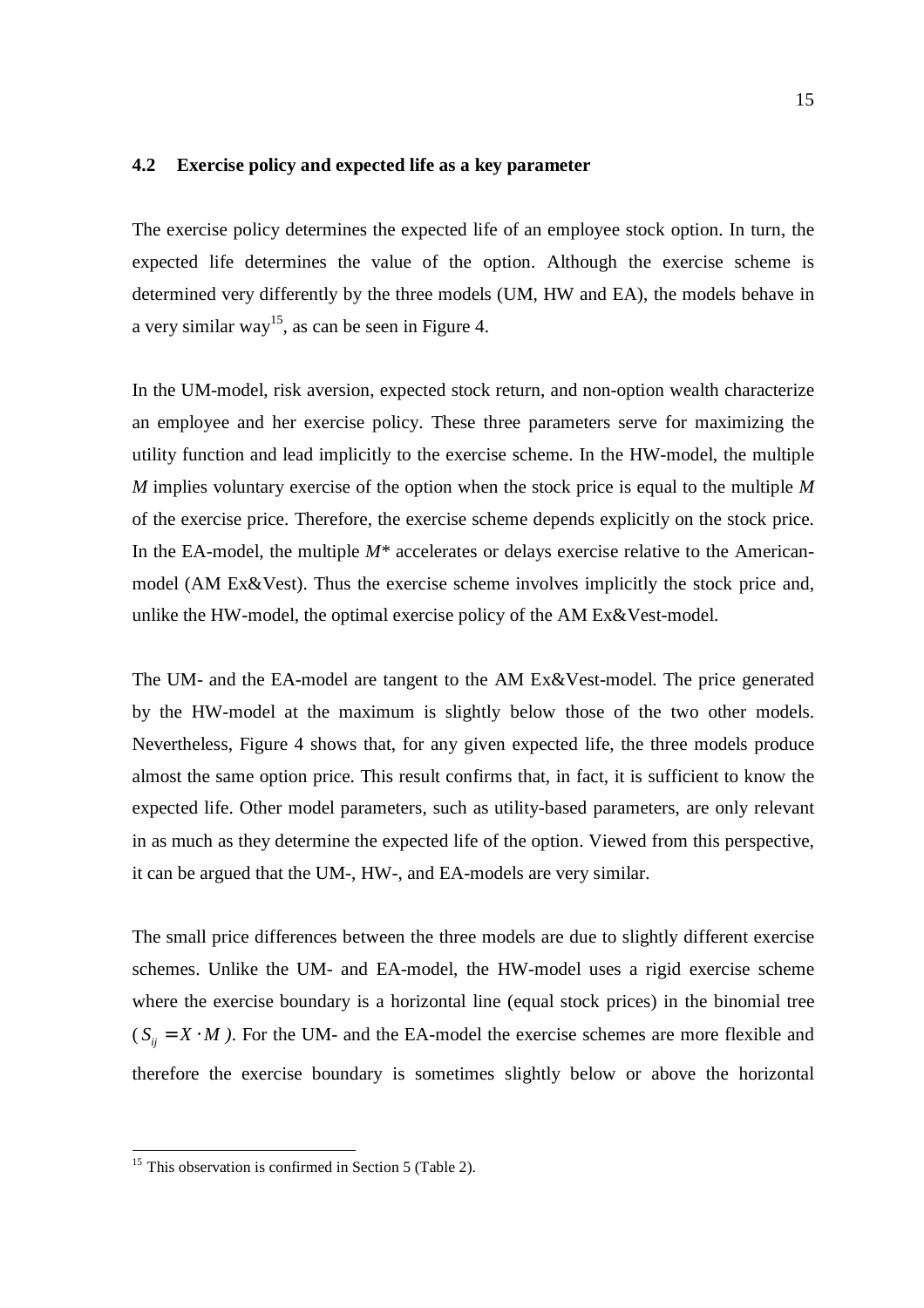boundary defined by the HW-model if the models are calibrated for the same expected life of the option.

For accounting purposes, the cost of the option to the firm and not the utility to the individual employee is relevant. Therefore, an argument can be made for the use of the simpler, non-utility-based models in accounting. Alternatively, the utility-based models can be calibrated as shown in Section 3.2.2. to give the same results as the non-utilitybased models.

## **5 Detailed Model Comparison and Sensitivity Analysis**

We expand the comparison of the models for changing input parameters (expected dividend yield *D*, volatility σ, risk-free rate *r*, strike price *X*, exit rate *w*, life of the option *T,* and vesting period *v*) for different expected life *L*. Moreover, we determine the sensitivity of the models presented in Section 3 with respect to changes of their input parameters.

Table 1 shows a comparison of the four models FASB 123, UM, HW and EA. The value of an option for changing input parameters are calculated and calibrated to a certain expected life. Prices are calibrates to expected lives of 8, 7, and 6 years, displayed in adjacent panels A, B, and C, respectively. The differences in percentage prices refer to the FASB 123 model, which serves as a benchmark, displayed in the leftmost column of each panel.

The differences between the FASB 123 model and the other models appear to be fairly small, at least for expected lives of 8 and 7 years, where percentage deviations remain within single digits. However, as Panel C shows, the differences between the FASB 123 model and the UM, HW-, and EA-models increase significantly for an expected life of 6 years, where they can be as high as -31.1% for out-of-the-money options considered in this table. Particularly a higher volatility, a higher strike price, a smaller exit rate, and a higher vesting period lead to different option values for the FASB 123 model compared to the three other models. The results in Table 1 are consistent with Figure 4, where the FASB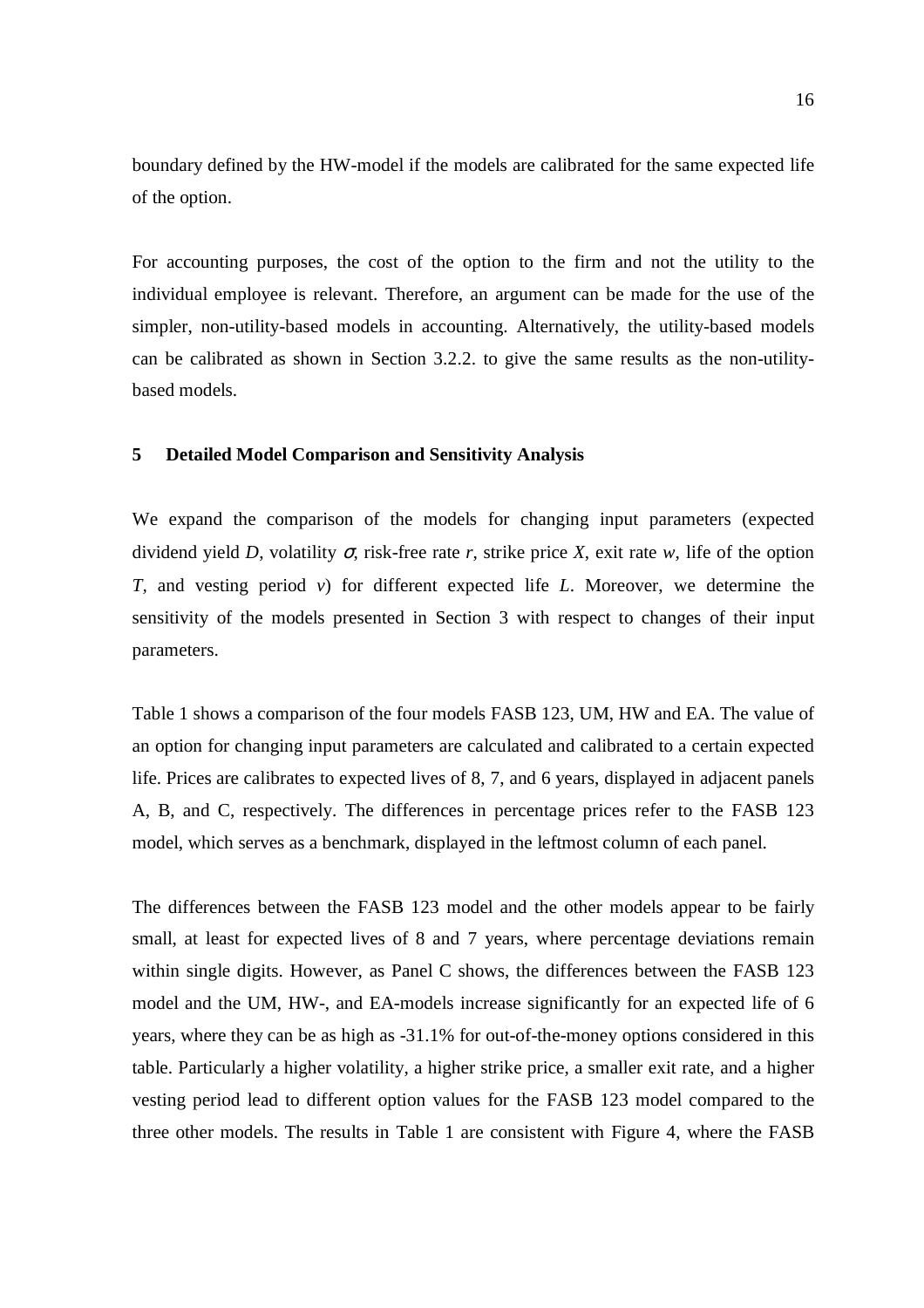123-model's substantial deviation from other models can be seen very clearly. Table 1 also shows that the sign of the deviation is usually the same for UM, HW, and EA models.

Table 2 shows a comparison of the three models UM, HW and EA. As before, the value of an option for changing input parameters is calculated and calibrated for a certain expected life. The percentage differences in Table 2 refer to the HW-model, which serves as a benchmark. As Table 2 shows, the three models produce nearly the same values for the employee stock options when the expected life for a set of input parameters is fixed. There are very small differences between the three models in the range of –0.4% to +0.4%. A more extensive numerical analysis confirmed that this result pertains also for other parameter combinations not displayed in the table. Thus, the conclusion can be drawn that the three models are almost numerically equivalent if they are calibrated to the same expected life.

Table 3 presents a sensitivity analysis for the four models. It shows that the sensitivities are similar for all four models. However, the FASB 123 model responds sometimes rather differently compared to the three other models, especially for a smaller expected life, confirming earlier observations. Volatility, expected dividend yield, and moneyness (strike price) are the parameters where the employee stock option value is most sensitive, followed by the exit rate, risk-free rate, vesting period and life of the option. The analysis in this section shows that the interpretations of Figure 4 can be generalized to other option specifications and other parameter combinations.

**[Table 1]**

**[Table 2]**

**[Table 3]**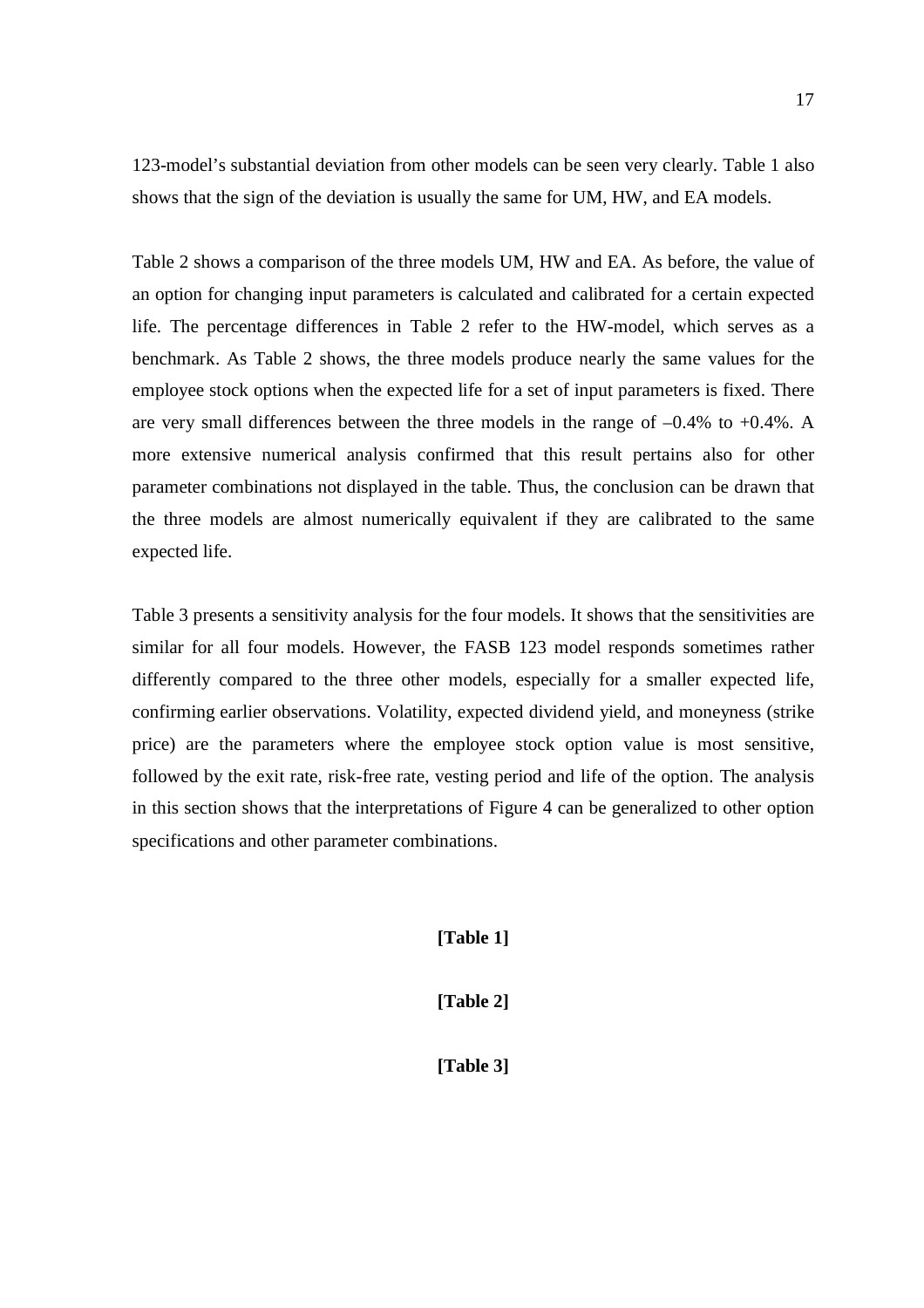### **6 State-Dependent Exit Rate**

In this section, we quantify the impact of a time-varying exit rate during the pre-vesting period. Previously, the exit rate was assumed to be constant. This may not be a realistic assumption because employees will be less likely to leave the firm if they own a significant number of in-the-money options vesting soon than if those options are deeply "under water" (out-of-the-money)<sup>16</sup>. Therefore, if the employee stock option is in the money during the vesting period, the exit rate is reduced because the employee has an incentive to wait for the options to vest and thus not leave the firm voluntarily during this time<sup>17</sup>.

We present a simple and easily implemented procedure for modifying the pre-vesting exit rate. The procedure can be directly applied to the models discussed in Section 3. During the vesting period a new parameter  $m$  reduces the exit rate  $w$  if the option is in the money at that node of the binomial tree. We refer to this adjustment as the modified (pre-vesting) exit rate  $m \cdot w$ . The exit rate *w* after the vesting period and if the option is out-of-themoney remains the same.

The decision rule for calculating the value of the employee stock option for the modified UM-, HW-, as well as the EA-model adjusted<sup>18</sup> during the vesting period (if  $i\Delta t < v$ ) is modified according to $19$ 

$$
f_{i,j} = e^{-m \cdot w \Delta t} \cdot e^{-r \Delta t} \cdot [p \cdot f_{i+1,j+1} + (1-p) \cdot f_{i+1,j}] \tag{6.1}
$$

# **[Table 4]**

<sup>&</sup>lt;sup>16</sup> See for example Cuny and Jorion (1995) and Jennergren and Naslund (1993).<br><sup>17</sup> We neglect the likely conjecture that the probability of forfeiture may be positively correlated with the time remaining to the end of the vesting period, as pointed out by Rubinstein (1995).

<sup>&</sup>lt;sup>18</sup> The FASB 123 model cannot be adjusted in the same way, otherwise the modified FASB 123 model would be equal to a modified AM Ex&Vest-model adjusted for the expected life.

 $19$  For a detailed variables description see Appendix A.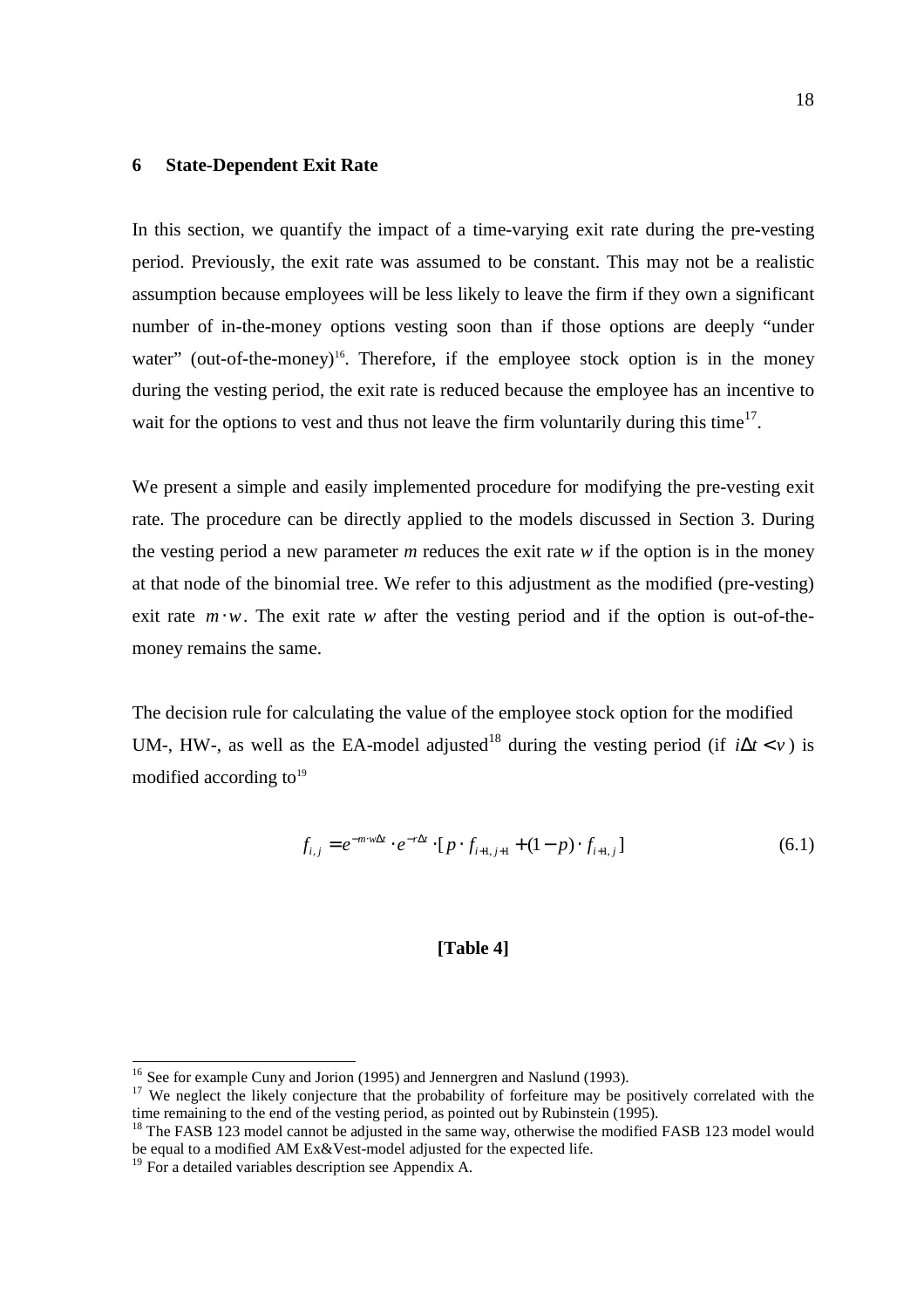Table 4 illustrates the impact of a changing exit rate on the value of the employee options. All figures refer to the standard example from before and to expected lives of approximately 8, 7, and 6 years (Panels A, B, and C, respectively). In each panel, the exit rate is alternatively reduced to 3% or 0% during the vesting period if the option is in-themoney. Table 4 shows that the effect of a reduced exit rate is non-negligible. It is possible that the value of an employee stock option increases by as much as 15%. It can be shown that for other input parameters  $(S, X, D, r, \sigma, T, v, w$  and different expected life), similar results pertain. For example, if at time 0 the option is in the money (e.g. *X*=\$35, *S*=\$50 in the standard example) value increases of up to 18.3% can occur. This analysis demonstrates that a constant exit rate may underestimate the value of employee options by a significant margin as employees change their exit behavior to maximize the value of their compensation.

# **7 Conclusion**

We have presented a comparative analysis of current models for employee stock options. In particular, we have analyzed the model proposed by the Financial Accounting Standards Board (1995), a utility-maximizing model as proposed by Kulatilaka and Marcus (1994), Huddart (1994) and Rubinstein (1995), a recent model by Hull and White (2002, 2004), and a new model (Enhanced American) proposed in this paper.

We found that the differences among the utility-maximizing, Hull-White, and Enhanced American-models are minimal. Only the FASB 123 model produces different prices. To make those models comparable, we used a common implicit parameter, the expected life of the option, and calibrated the models to this parameter. We showed that, for parameter combinations implying the same expected option life, the price differences are extremely small for all parameter combinations tested. In other words, the exercise scheme generated by a particular model is relevant only to the extent it affects the expected life of the option. The pricing effect of differences in the exercise schemes resulting in the same expected life is minimal.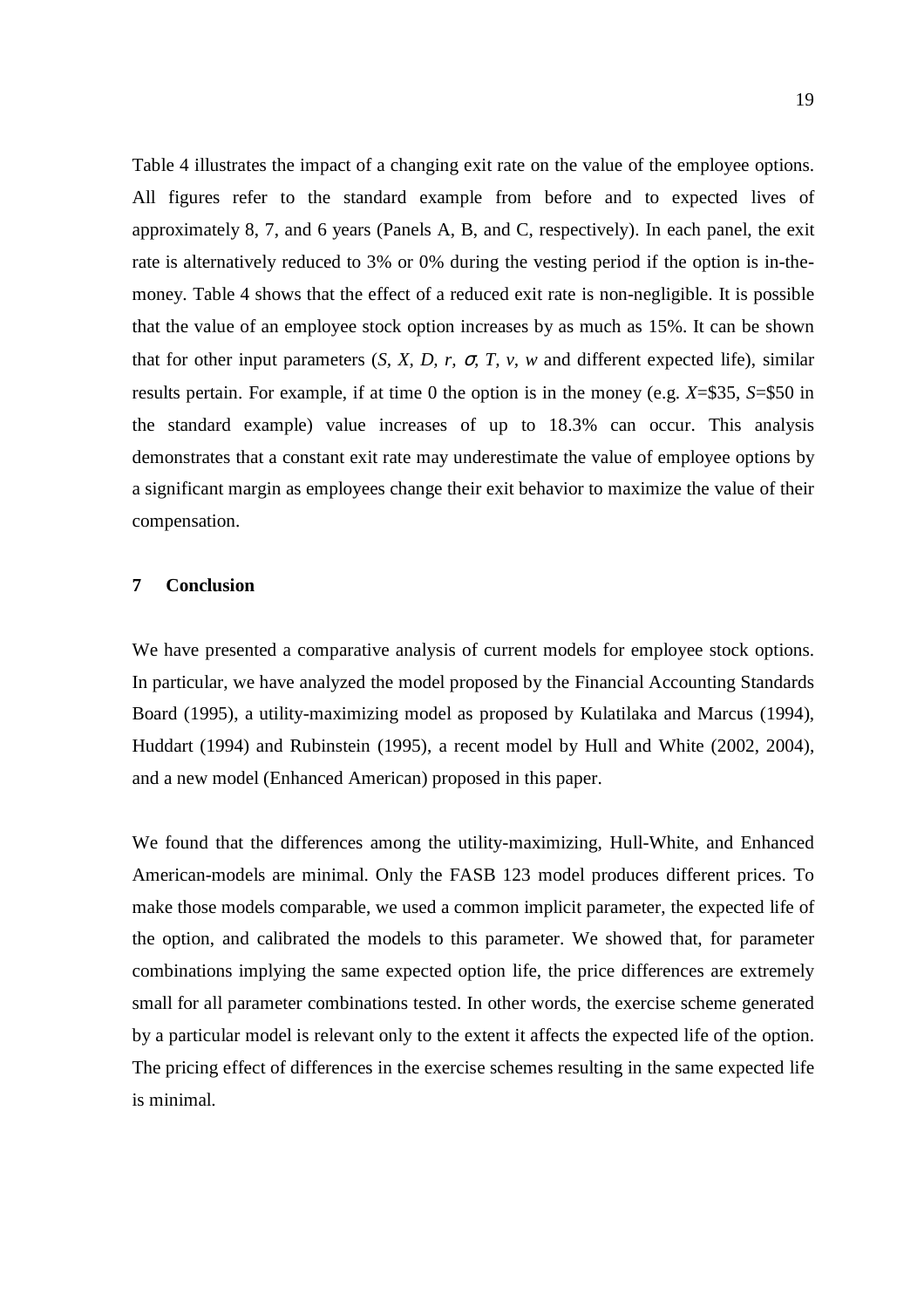Furthermore, for the utility-maximizing model, we found that arbitrarily chosen combinations of the utility-relevant parameters, such as risk aversion, expected return, and non-option wealth, produce identical option prices if they imply the same expected life of the option. Therefore, by using the expected life of the option as an implicit parameter, the utility-maximizing model, which relies on unobservable and hard to estimate parameters, can be simplified in its application because, instead of the original model parameters, only the expected life parameter needs to be estimated.

As a further contribution, we show that modeling a time-varying employee exit rate can increase the value of the option if it is assumed that the exit rate decreases during the vesting period if the option is in-the-money. Hence, valuation models using constant exit rates tend to underestimate the value of employee options.

# **8 References**

CARPENTER, J. (1998): "The exercise and valuation of executive stock options," *Journal of Financial Economics*, 48(2), 127-158.

CUNY, J.C. AND P. JORION (1995): "Valuing executive stock options with endogenous departure," *Journal of Accounting and Economics*, 20, 193-205.

COX, J.C., ROSS S. AND M. RUBINSTEIN (1979): "Option Pricing: A Simplified Approach," *Journal of Financial Economics*, 7, 224-264.

DETEMPLE, J. AND S. SUNDARESAN (1999): "Nontraded asset valuation with portfolio constraints: A binomial approach," *The Review of Financial Studies*, 12 (4), 835- 872.

FINANCIAL ACCOUNTING STANDARDS BOARD (1995): "FASB 123: Accounting for Stock-Based Compensation".

HALL, B.J. AND K.J. MURPHY (2000): "Optimal exercise prices for risk averse executives," *American Economic Review*, 90, May, 209-214.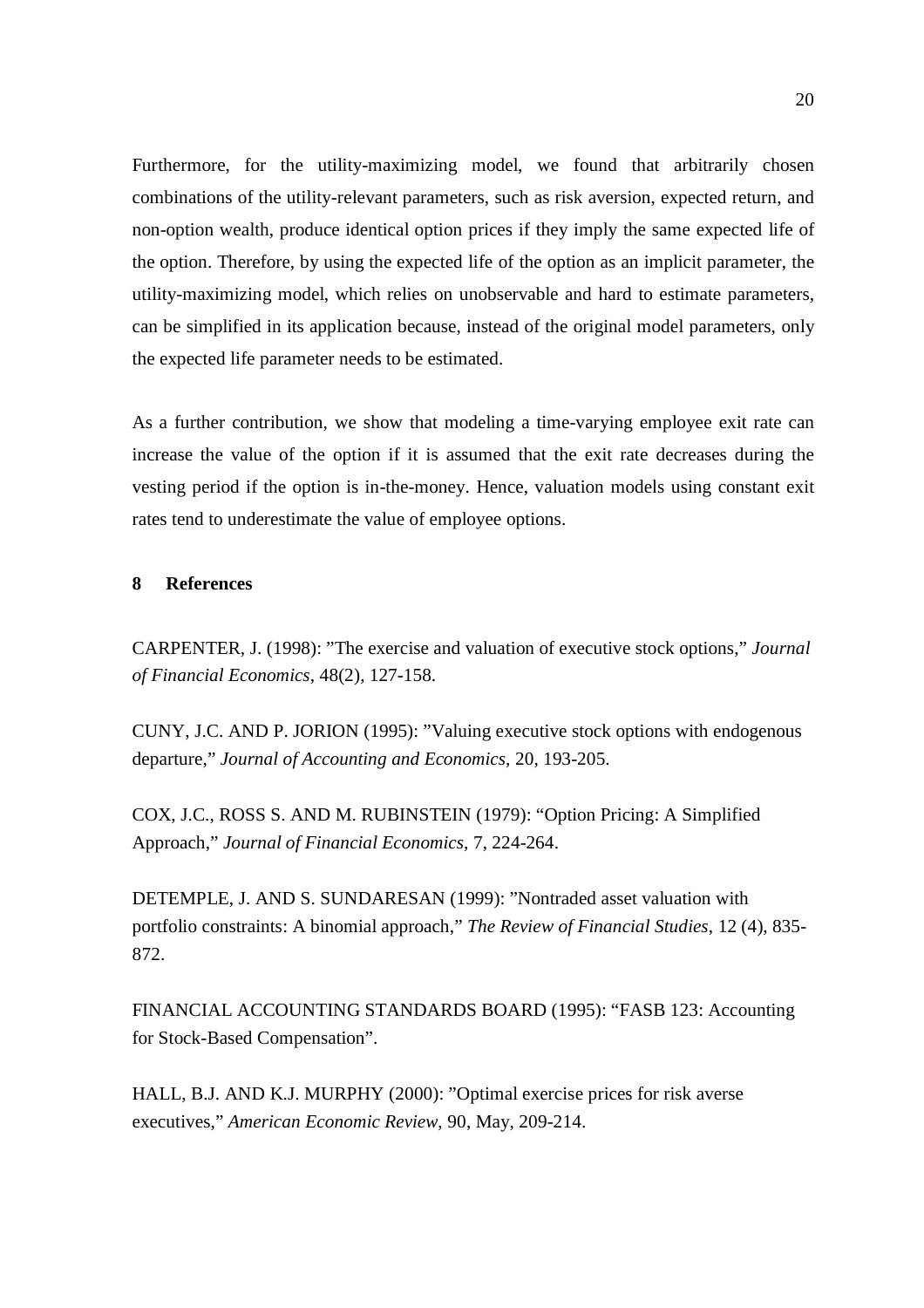HALL, B.J. AND K.J. MURPHY (2002): "Stock options for undiversified executives," *Journal of Accounting and Economics*, 33, 3-42.

HEMMER, T. AND S. MATSUNAGA (1994): "Estimating the 'Fair Value' of Employee Stock Options with Expected Early Exercise," *Accounting Horizons*, 8(4), 23-42.

HUDDART, S. (1994): "Employee Stock Options," *Journal of Accounting and Economics*, 18, 207-231.

HUDDART, S. AND M. LANG (1996): "Employee stock options exercises: An empirical analysis," *Journal of Accounting and Economics*, 21, 5-43.

HULL, J. AND A. WHITE (2002): "Determining the Value of Employee Stock Options," *Report Produced for the Ontario Teachers Pension Plan.*

HULL, J. AND A. WHITE (2003): "Accounting for Employee Stock Options," *Working Paper,* University of Toronto.

HULL, J. AND A. WHITE (2004): "How to value Employee Stock Options," *Financial Analysts Journal,* 60 (1), 114-119.

JENNERGREN , L. AND B. NASLUND (1993): "A comment on 'Valuation of executive stock options and the FASB proposal'", *The Accounting Review*, 68, 179-183.

KULATILAKA, N. AND A. J. MARCUS (1994): "Valuing Employee Stock Options," *Financial Analyst Journal*, 50(6), 46-56.

LAMBERT, R.A. AND D.F. LARCKER AND R. E. VERRECCHIA (1991): "Portfolio considerations in valuing executive compensation," *Journal of Accounting Research* 29(1), 129-149.

RUBINSTEIN, M. (1995): "On the Accounting Valuation of Employee Stock Options," *Journal of Derivatives*, 3(1), 8-24.

SMITH, C. W. AND J. L. ZIMMERMAN (1976): "Valuing employee stock option plans using option pricing models," *Journal of Accounting Research*, Autumn 357-364.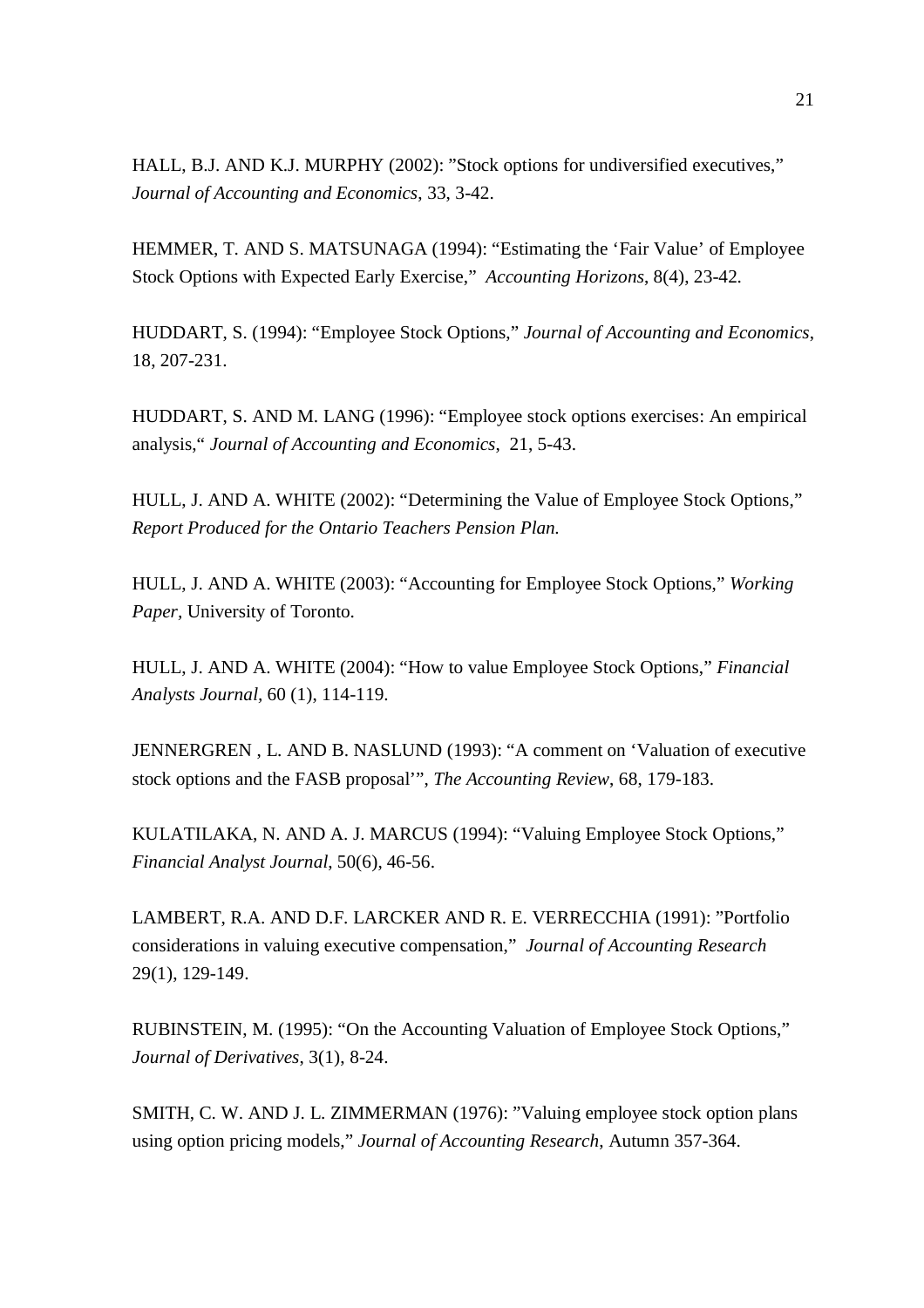**Appendix A.** Binomial Model for standard American Options adjusted for the Exit Rate and the Vesting Period (Am Ex&Vest Model)

The models for valuing employee stock options discussed in this paper are implemented with a generalized binomial-tree method<sup>20</sup>. Suppose that there are  $N$  time steps of length ∆*t* in the tree and that *Si,j* is the stock price at the *j*th node of the tree at the time *i* $\Delta t$  and  $f_{i,j}$  is the value of the employee stock option at this node. Define *S* as the initial stock price, *X* as the strike price of the option, *T* as the life of the option (time-toexpiration),  $\sigma$  as the volatility of the underlying stock, *r* as the continuous risk-free rate, *D* as the continuous expected dividend yield, *u* and *d* as the up- and down-movement factors of the stock price, and *p* as the risk-neutral probability for an up-step. For the binomial-tree method, we used the following standard specifications, originally proposed by Cox, Ross, and Rubinstein (1979), for the volatility factors:

$$
\Delta t = \frac{T}{N}; \ \ u = e^{\sigma \sqrt{\Delta t}}; \ \ d = \frac{1}{u}; \ \ p = \frac{e^{(r-D)\Delta t} - d}{u - d} \tag{A.1}
$$

The probability that the employee stock option will be forfeited during the vesting period or terminated after the vesting period is  $(1 - e^{-w\Delta t})$  in each period of time  $\Delta t$  for a continuous exit rate *w*. The decision rules in the binomial tree are modified accordingly:

The value of the employee stock option in each node of the tree is denoted by  $f_{i,j}$  for time *i* and node *j*. At maturity of the option  $(i=N)$ , the value of the option is given as the option's intrinsic value  $f_{N,i} = \max(S_{N,i} - X, 0)$ . For all other nodes ( $0 \le i \le N - 1$ ), the rules are as follows:

During the vesting period (if  $i\Delta t < v$ ):

 $20$  As an alternative to Cox, Ross and Rubinstein (1979), Hull and White (2002) propose a trinomial tree for technical reasons.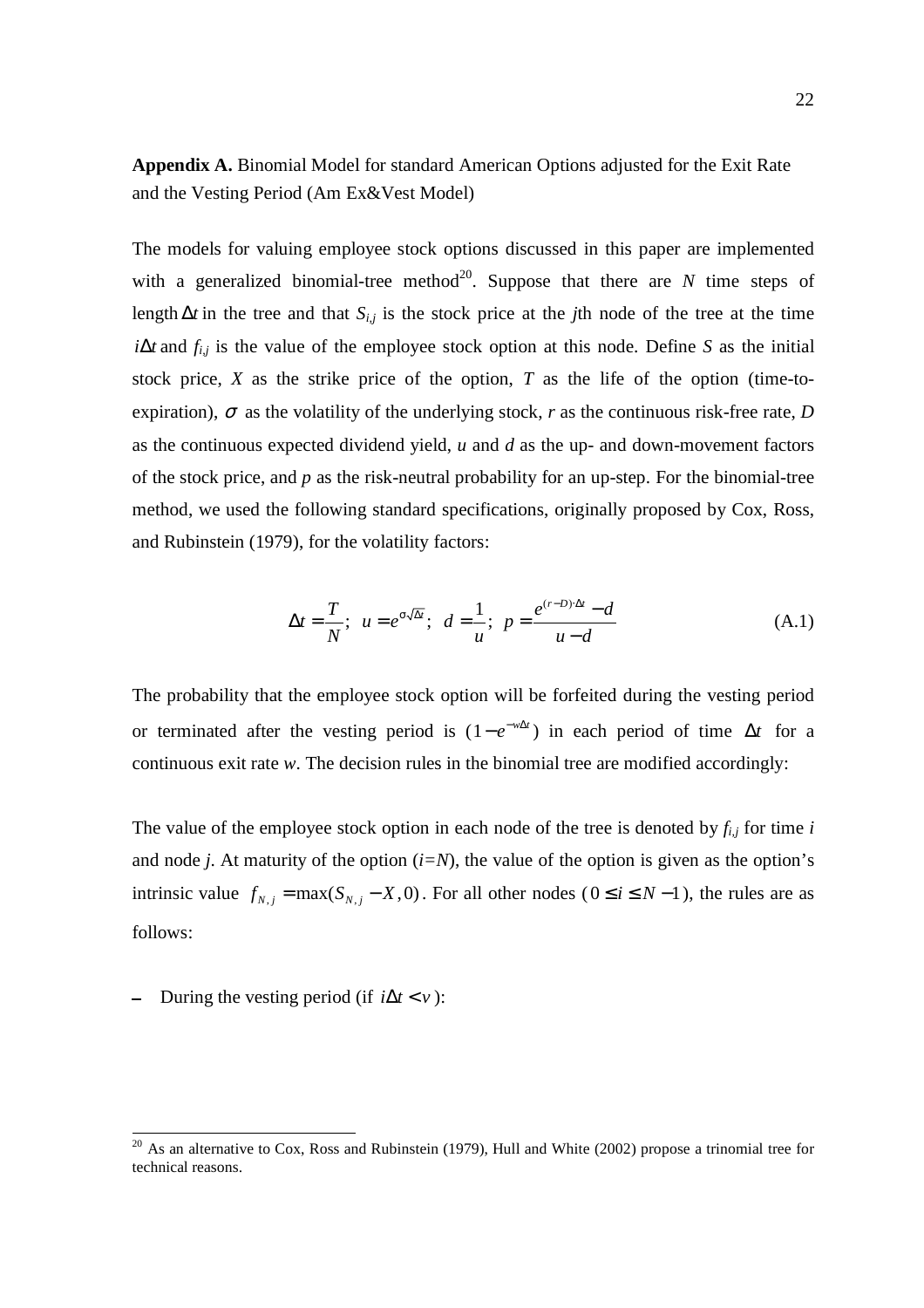If there is an exit, occurring with probability  $(1 - e^{-w\Delta t})$ , the option will be forfeited and the exit value equals 0. Therefore the component of the option price will be the probability multiplied by the exit value:  $(1 - e^{-w\Delta t}) \cdot 0 = 0$ .

If there is no exit, occurring with probability  $e^{-w\Delta t}$ , the option will be held and the holding value using risk-neutral valuation gives  $e^{-r\Delta t} \cdot [p \cdot f_{i+1, j+1} + (1-p) \cdot f_{i+1, j}]$ . Therefore, the component of the option price will be the probability multiplied by the holding value:  $e^{-w\Delta t} \cdot e^{-r\Delta t} \cdot [p \cdot f_{i+1,j+1} + (1-p) \cdot f_{i+1,j}]$ .

The value of the option is the sum of these two components (exit and no exit), i.e.,

$$
f_{i,j} = \underbrace{(1 - e^{-w\Delta t}) \cdot 0}_{=0} + e^{-w\Delta t} \cdot e^{-r\Delta t} \cdot [p \cdot f_{i+1,j+1} + (1 - p) \cdot f_{i+1,j}]
$$
\n(A.2)

After the vesting period (if  $i\Delta t \geq v$ ):

If there is an exit with probability  $(1 - e^{-w\Delta t})$ , the option will be exercised immediately and the exit value is given by the option's intrinsic value, namely  $max(S_{i,j} - X, 0)$ . Therefore, the component of the option price will be the probability multiplied by the exit value:  $(1 - e^{-w\Delta t}) \cdot \max(S_{i,j} - X, 0)$ .

If there is no exit with probability  $e^{-w\Delta t}$ , the option will either be exercised or held:

If the option will be exercised: the component of the option price will be  $e^{-w\Delta t} \cdot \max(S_{i,j} - X, 0)$ .

If the option will be held: the component of the option price will be  $e^{-w\Delta t} \cdot e^{-r\Delta t} \cdot [p \cdot f_{i+1,j+1} + (1-p) \cdot f_{i+1,j}]$ .

The value of the option is the sum of these two components (exit and no exit):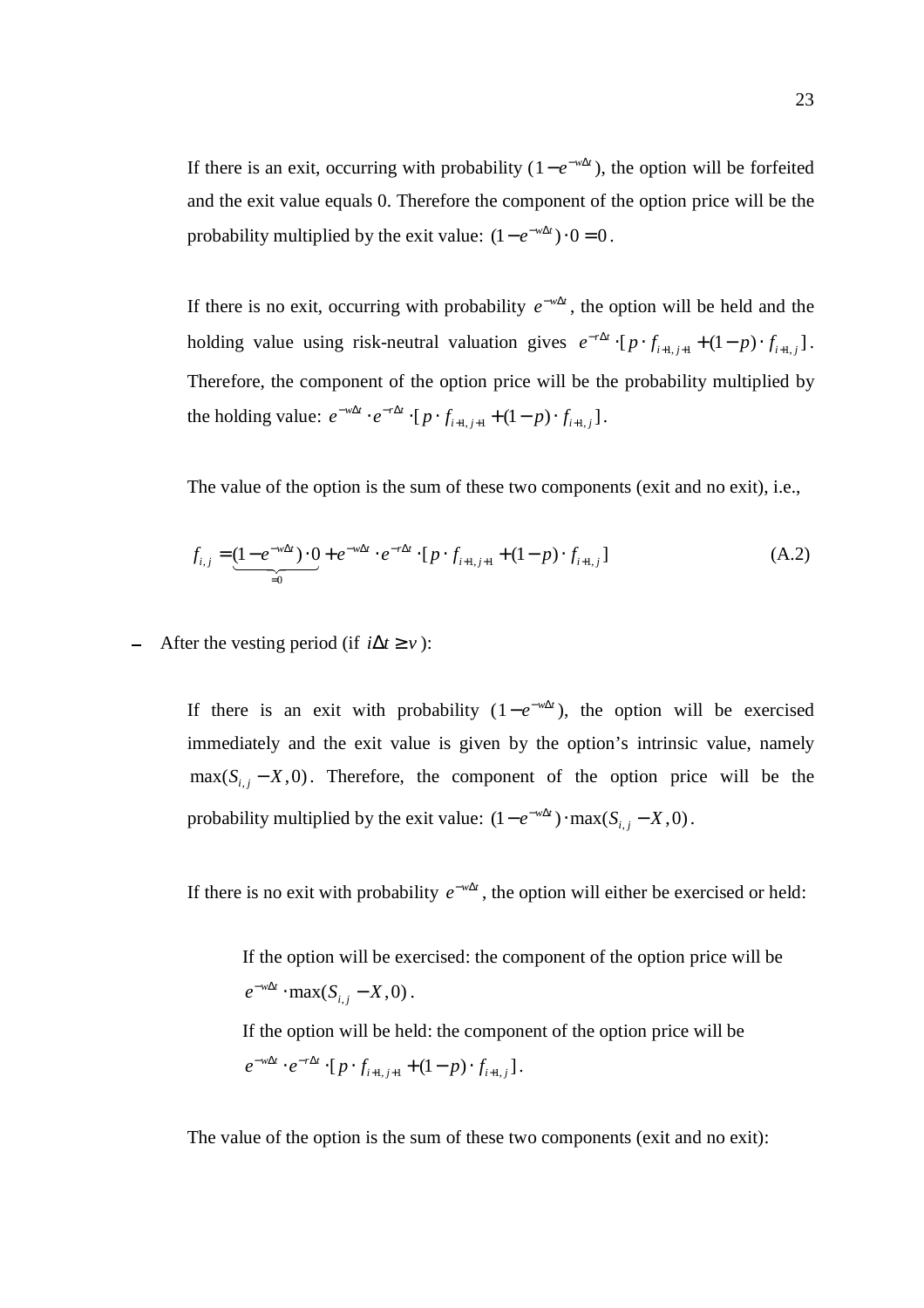If the option will be exercised:

$$
f_{i,j} = (1 - e^{-w\Delta t}) \cdot \max(S_{i,j} - X, 0) + e^{-w\Delta t} \cdot \max(S_{i,j} - X, 0)
$$
  
= max(S<sub>i,j</sub> - X, 0) (A.3)

If the option will be held:

$$
f_{i,j} = (1 - e^{-w\Delta t}) \cdot \max(S_{i,j} - X, 0) + e^{-w\Delta t} \cdot e^{-r\Delta t} \cdot [p \cdot f_{i+1,j+1} + (1-p) \cdot f_{i+1,j}] (A.4)
$$

We refer to the binomial model for standard American options as AM-model and the binomial model adjusted for the exit rate and the vesting period as described above as AM Ex&Vest-model.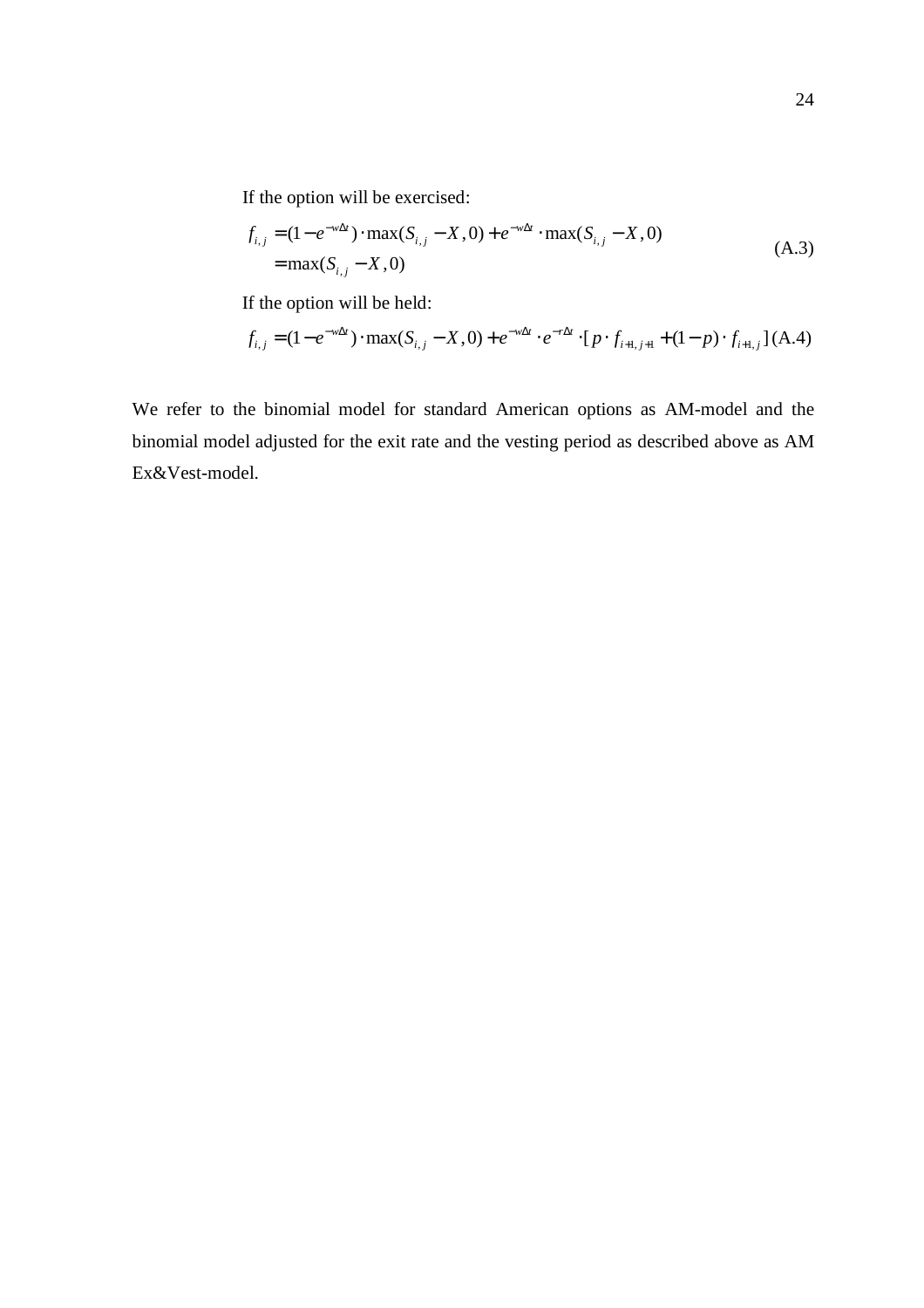#### **Appendix B.** Expected Life

In this appendix, the calculation of the risk-neutral expected life is described. Define  $L_{i,j}$ as the risk-neutral expected life of the option at time  $i\Delta t$ . The stock price is  $S_{i,j}$ . Set  $L_{N,j} = 0$  for the expected life at the end nodes. For all other nodes ( $0 \le i \le N-1$ ), expected life is calculated as follows:

- During the vesting period (if  $i\Delta t < v$ ), the option cannot be exercised and, according to the risk-neutral valuation principle, the expected life, for a time increase of one binomial step  $(\Delta t)$ , is calculated as (recall that the exit rate is ignored because the expectation is conditional)

$$
L_{i,j} = p \cdot L_{i+1,j+1} + (1-p) \cdot L_{i+1,j} + \Delta t. \tag{B.1}
$$

After the vesting period (if  $i\Delta t \geq v$ ), expected life is calculated as follows: If the option is exercised, then

$$
L_{i,j} = 0. \tag{B.2}
$$

If the option is held, then<sup>21</sup>

$$
L_{i,j} = \underbrace{(1 - e^{-w\Delta t}) \cdot 0}_{=0} + e^{-w\Delta t} \cdot [p \cdot L_{i+1,j+1} + (1 - p) \cdot L_{i+1,j} + \Delta t]
$$
 (B.3)

The expected life of an option today, i.e., in the first node, is  $L_{0,0}$ .

<sup>&</sup>lt;sup>21</sup> Hull and White (2002) use *w*∆*t* instead of  $(1 - e^{-w\Delta t})$ .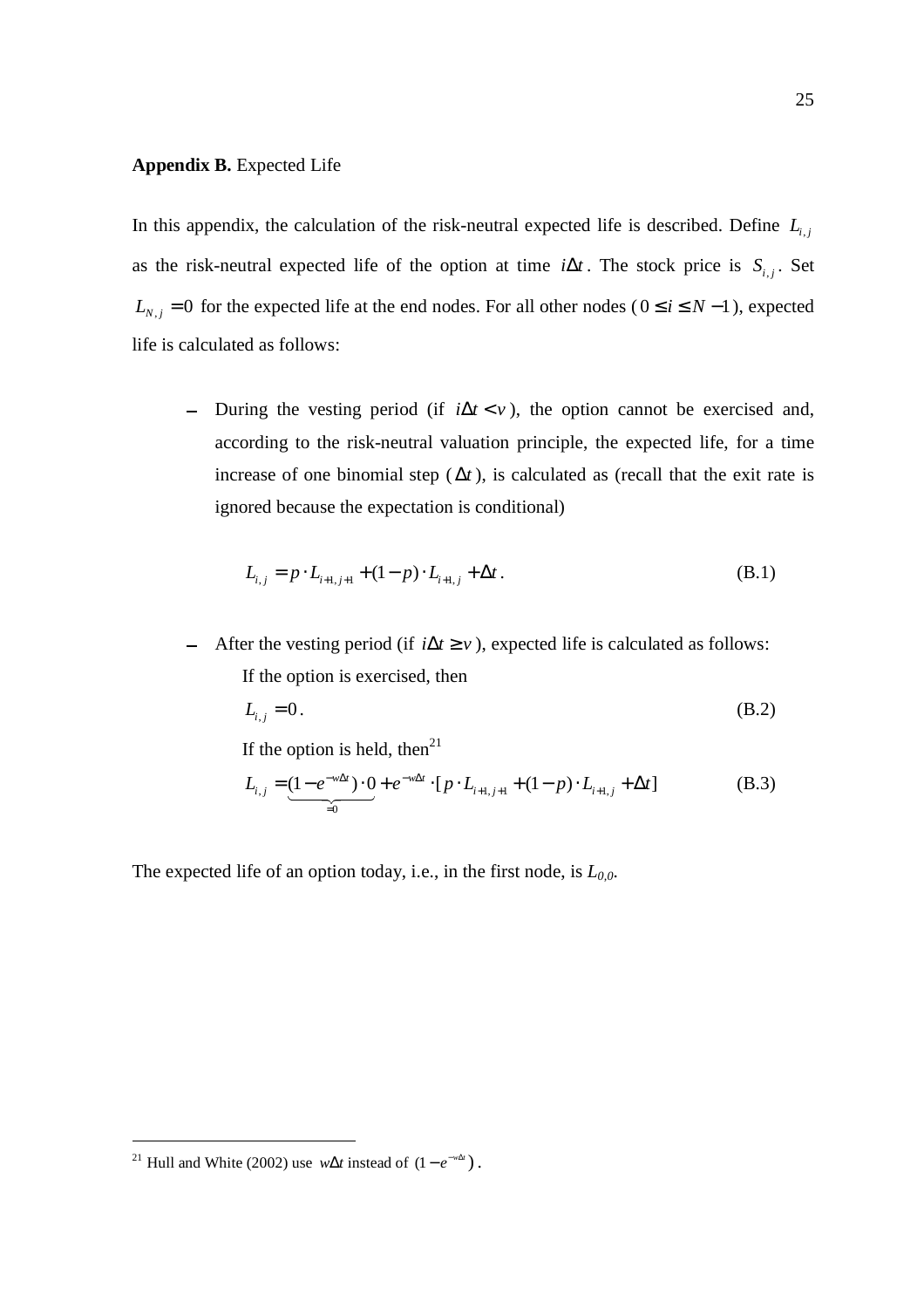#### **Appendix C.** The Utility Maximization Model

The rules for calculating the utility in each node ( $0 \le i \le N - 1$ ) are as follows:

If the option is held, the utility at the node  $(i, j)$ ,  $U_{i,j}$ <sup>*H*</sup> is the conditional expectation using the probability  $\pi$ , i.e.,

$$
U_{i,j}^H = \pi \cdot U_{i+1,j+1} + (1 - \pi) \cdot U_{i+1,j} \,. \tag{C.1}
$$

If the option is exercised, the utility at the node  $(i, j)$ ,  $U_{i,j}^E$  is defined as the utility of the non-option wealth plus the cash realized from exercising the option, both invested in risk-free assets, giving

$$
U_{i,j}^{E} = U(W_0 \cdot e^{rT} + [\max(S_{i,j} - X, 0)] \cdot e^{rT \frac{(N-i)}{N}})
$$
 (C.2)

During the vesting period (if  $i\Delta t < v$ ), where the option cannot be exercised, the utility *U<sub>i,j</sub>* is defined as the probability of no exit  $e^{-w\Delta t}$  multiplied by the utility in the case of holding the option plus the probability of an exit  $(1 - e^{-w\Delta t})$  multiplied by the utility of the non-option wealth invested in risk-free assets only. This gives

$$
U_{i,j} = e^{-w\Delta t} \cdot U_{i,j}^H + (1 - e^{-w\Delta t}) \cdot U(W_0 \cdot e^{rT}).
$$
 (C.3)

After the vesting period (if  $i\Delta t \ge v$ ) and if there is no exit with probability  $e^{-w\Delta t}$ , the exercise scheme is determined by the maximum of the utility if the option is exercised  $U_{i,j}^{\ \ E}$  and the utility if the option is held  $U_{i,j}^{\ \ H}$ . If there is an exit with probability  $(1 - e^{-w\Delta t})$ , the utility is given as the exercise utility  $U_{i,j}^{\ \ E}$ , i.e.,

$$
U_{i,j} = e^{-w\Delta t} \cdot \max[U_{i,j}^{E}, U_{i,j}^{H}] + (1 - e^{-w\Delta t}) \cdot U_{i,j}^{E}. \tag{C.4}
$$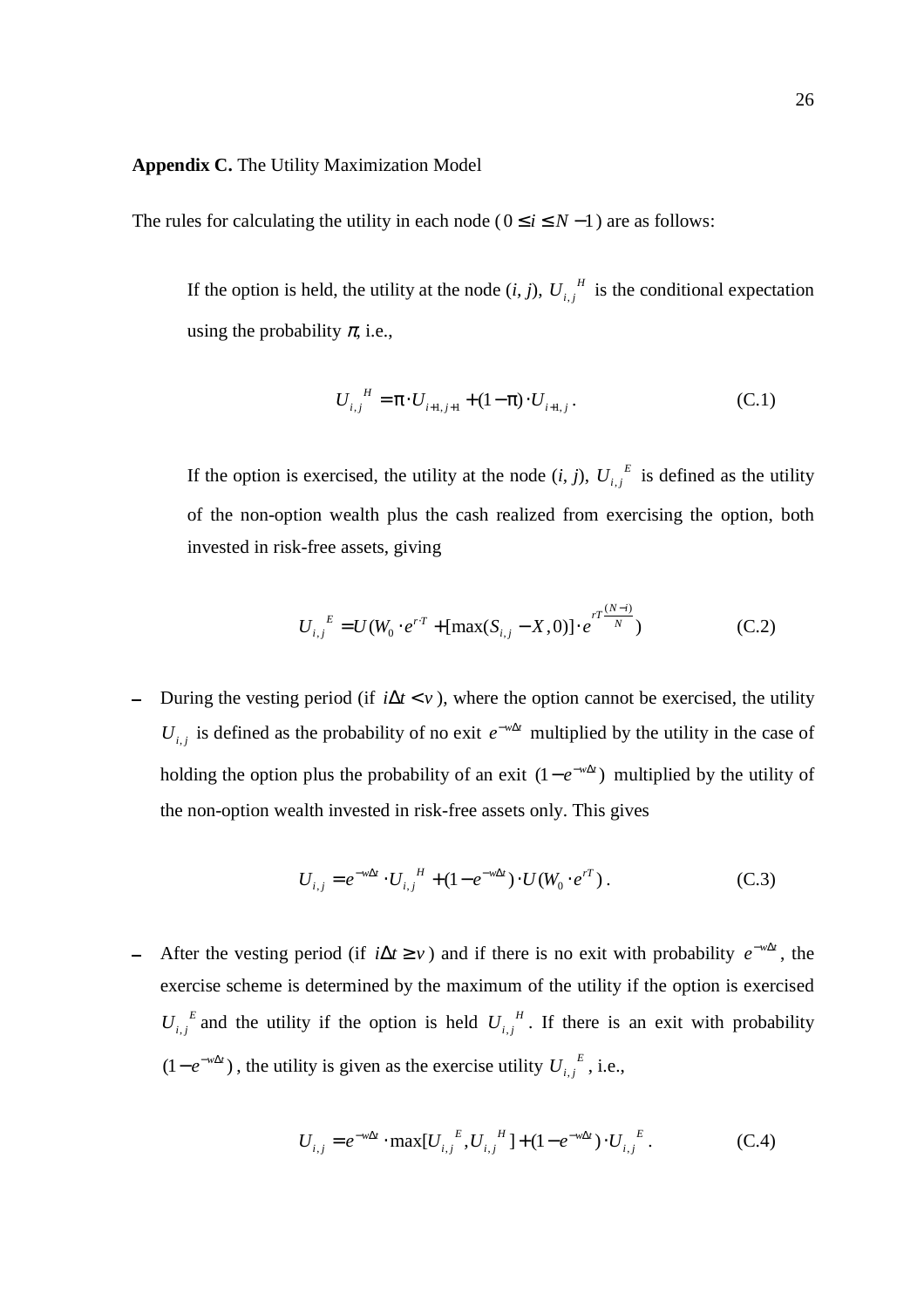This utility tree determines the individual exercise scheme of the employee. Using the exercise scheme and working backward through the tree, the value of the option,  $f^{U_M}$ , can be determined. In the end nodes the value of the option is given as the option's intrinsic value,  $f_{N,i} = \max(S_{N,i} - X, 0)$ . For all other nodes ( $0 \le i \le N - 1$ ) the rules are as follows:

During the vesting period (if  $i\Delta t < v$ ) the value of the option is calculated as:  $\equiv$ 

$$
f_{i,j} = e^{-w\Delta t} \cdot e^{-r\Delta t} \cdot [p \cdot f_{i+1,j+1} + (1-p) \cdot f_{i+1,j}].
$$
 (C.5)

After the vesting period (if  $i\Delta t \geq v$ ):  $\equiv$ 

If the option is exercised, then the value of the option is its intrinsic value, i.e.,

$$
f_{i,j} = S_{i,j} - X \tag{C.6}
$$

If the option is held, then the value is

$$
f_{i,j} = (1 - e^{-w\Delta t}) \cdot \max(S_{i,j} - X, 0) + e^{-w\Delta t} \cdot e^{-r\Delta t} \cdot [p \cdot f_{i+1,j+1} + (1-p) \cdot f_{i+1,j}].
$$
 (C.7)

The value of the option at time 0 is given as  $f_{0,0}$ .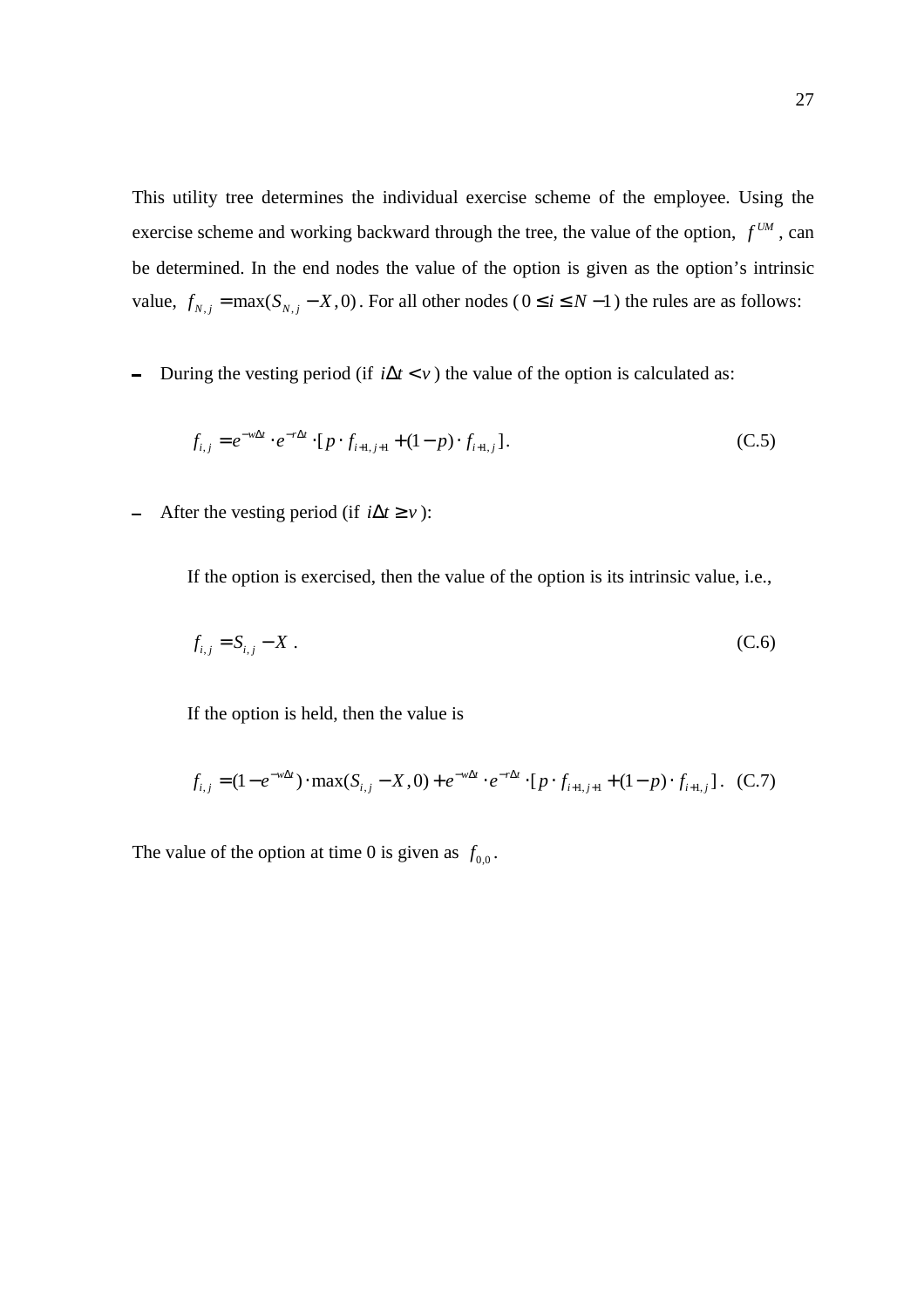#### **Appendix D.** The Hull-White Model

The rules for calculating the value of the option are as follows<sup>22</sup>: At the end nodes the value of the option is given as the option's intrinsic value  $f_{N,j} = \max(S_{N,j} - X, 0)$ , and for all other nodes ( $0 \le i \le N-1$ ), the rules are:

During the vesting period (if *i*∆ <*t v* ), the value of the option is calculated as

$$
f_{i,j} = e^{-w\Delta t} \cdot e^{-r\Delta t} \cdot [p \cdot f_{i+1,j+1} + (1-p) \cdot f_{i+1,j}].
$$
\n(D.1)

After the vesting period (if  $i\Delta t \geq v$ ):

If  $S_{i,j} \ge X \cdot M$  (stock price above or equal exercise criterion), then the option will be exercised, i.e.,

$$
f_{i,j} = S_{i,j} - X \tag{D.2}
$$

If  $S_{i,j} < X \cdot M$  (stock price below exercise criterion) then the option will be held, i.e.,

$$
f_{i,j} = (1 - e^{-w\Delta t}) \cdot \max(S_{i,j} - X, 0)
$$
  
+  $e^{-w\Delta t} \cdot e^{-r\Delta t} \cdot [p \cdot f_{i+1,j+1} + (1-p) \cdot f_{i+1,j}]$  (D.3)

The value of the option is  $f_{0,0}$ .

<sup>&</sup>lt;sup>22</sup> Hull and White (2002, 2003) propose  $w_l$  as the employee exit rate during the vesting period and  $w_2$  as the employee exit rate after the vesting period and they use  $w_i \Delta t = 1 - e^{-w_i \Delta t}$  for  $i = 1, 2$ . For comparison reasons we assume that  $w_1 = w_2 = w$ .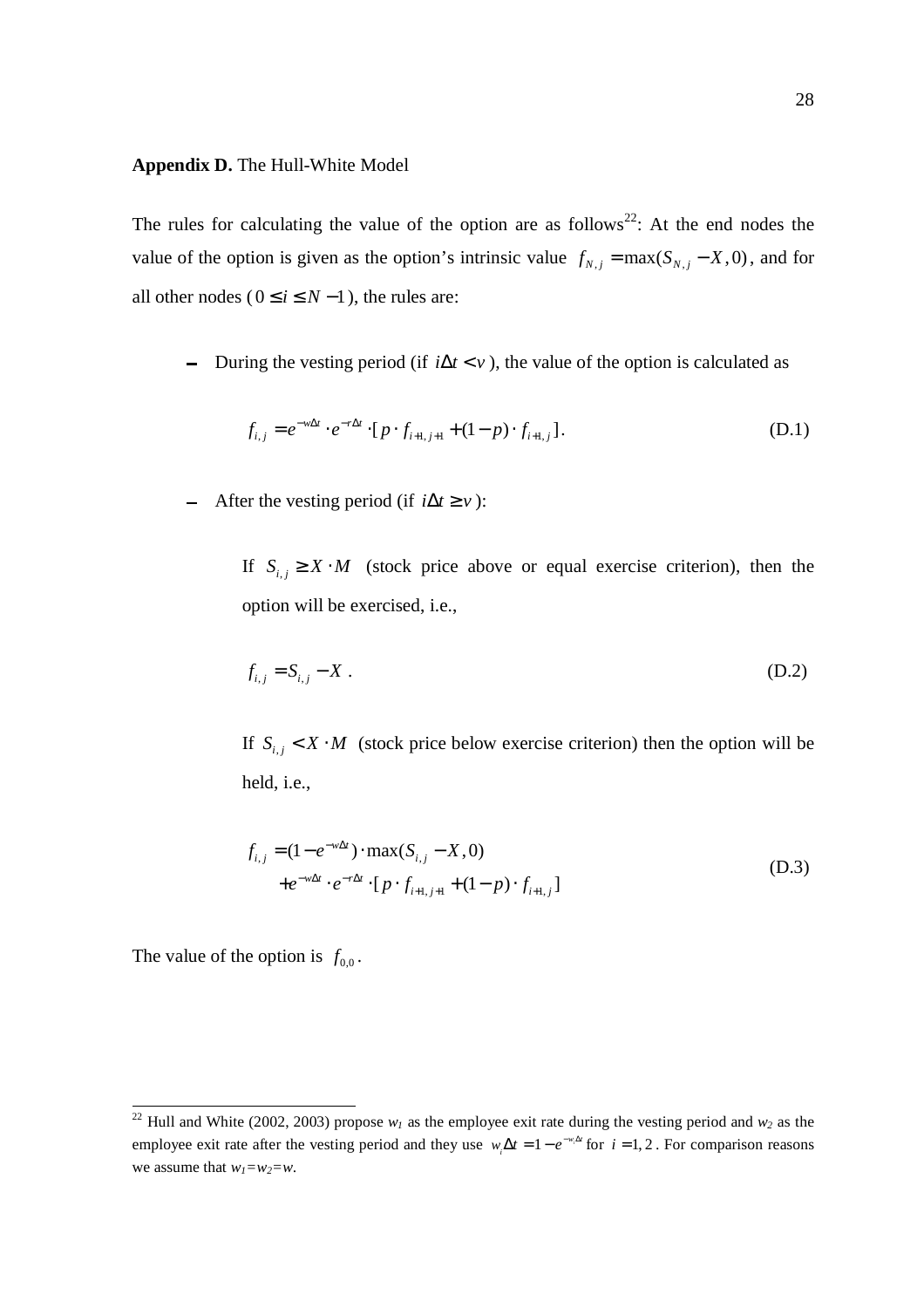#### **Appendix E.** The Enhanced American Model

The rules for calculating the value of the option  $f_{0,0}$  are: At the end nodes the value of the option is given as the option's intrinsic value  $f_{N,j} = \max(S_{N,j} - X, 0)$ . For all other nodes  $(0 \le i \le N-1)$ , the rules for calculating the value of the employee stock option are as follows:

- During the vesting period (if  $i\Delta t < v$ ), the value of the option is calculated as

$$
f_{i,j} = e^{-w\Delta t} \cdot e^{-r\Delta t} \cdot [p \cdot f_{i+1,j+1} + (1-p) \cdot f_{i+1,j}].
$$
 (E.1)

After the vesting period (if  $i\Delta t \geq v$ ):

If there is a positive intrinsic value (i.e.  $S_{i,j} - X > 0$ ) and the exercise criterion, i.e.,

$$
\max(S_{i,j} - M^* \cdot X, 0) \ge e^{-r\Delta t} \cdot [pf_{i+1,j+1} + (1-p)f_{i+1,j}],
$$
\n(E.2)

is satisfied, then the option will be exercised. Its value is therefore

$$
f_{i,j} = \max(S_{i,j} - X, 0) = S_{i,j} - X.
$$
 (E.3)

Otherwise, the option is held and its value is therefore

$$
f_{i,j} = (1 - e^{-w\Delta t}) \cdot \max(S_{i,j} - X, 0)
$$
  
+  $e^{-w\Delta t} \cdot e^{-r\Delta t} \cdot [p \cdot f_{i+1,j+1} + (1-p) \cdot f_{i+1,j}]$  (E.4)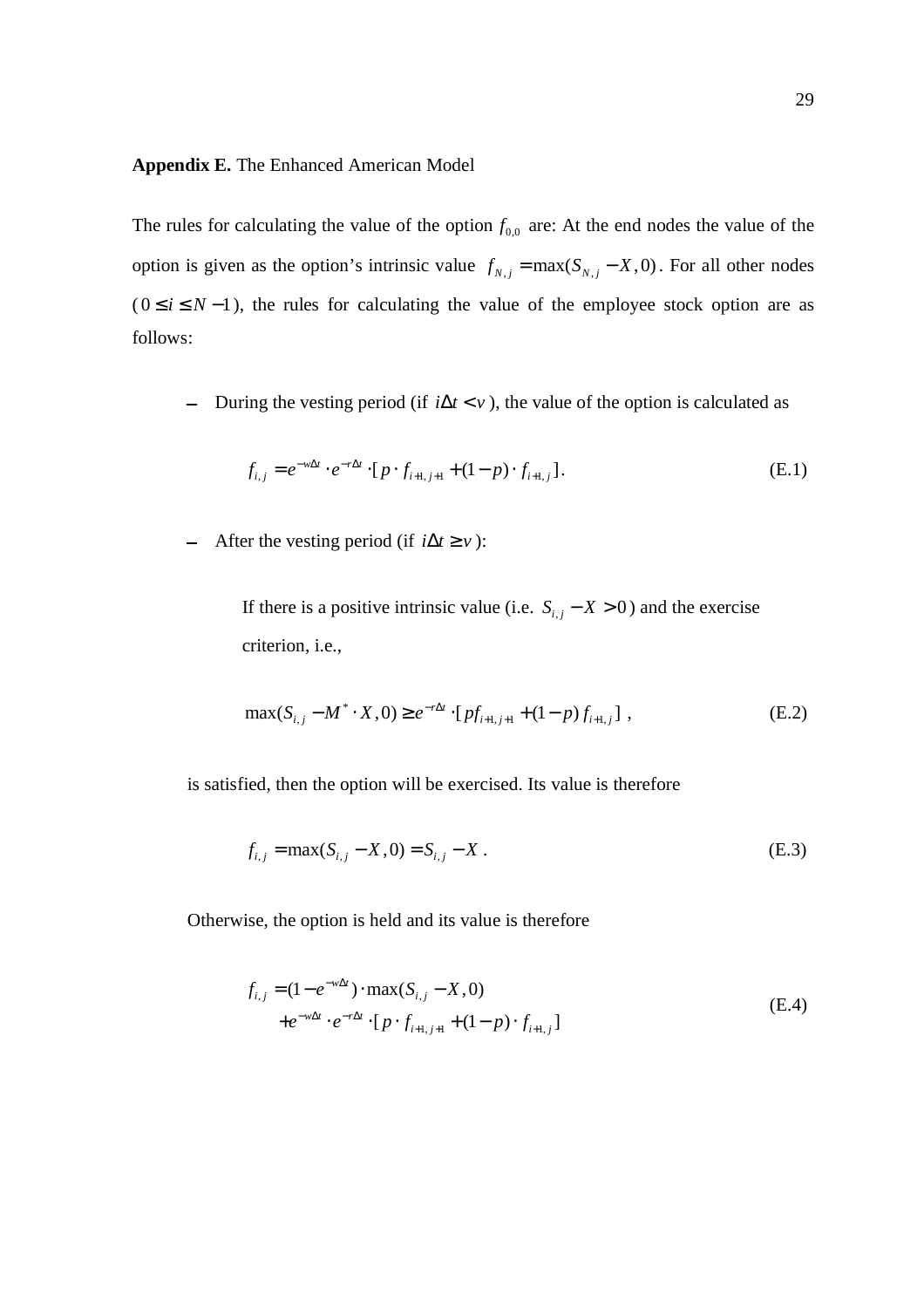

Value of employee stock options with respect to the expected life of the option  $(S =$ \$50,  $X = $50$ ,  $\sigma = 30\%$ ,  $r = 5\%$ ,  $D = 2.5\%$ ,  $T = 10$  years,  $w_{a,c} = 6\%$ ,  $v = 3$  years). The 1331values are calculated using changing risk aversion from the set [0, 1, 2, .., 9, 10], changing expected stock return from the set [5%, 5.5%, .., 9.5%, 10%] and changing non-option wealth from the set [\$0, \$20, \$40, .., \$180, \$200].



Value of employee stock options with respect to the multiple  $M$ ; ( $S = $50$ ,  $X = $50$ ,  $\sigma = 30\%$ ,  $r = 5\%$ ,  $D = 2.5\%$ ,  $T = 10$  years,  $w_{a.c.} = 6\%$ ,  $v = 3$  years). The limit is given by the American model adjusted for the exit rate and the vesting period.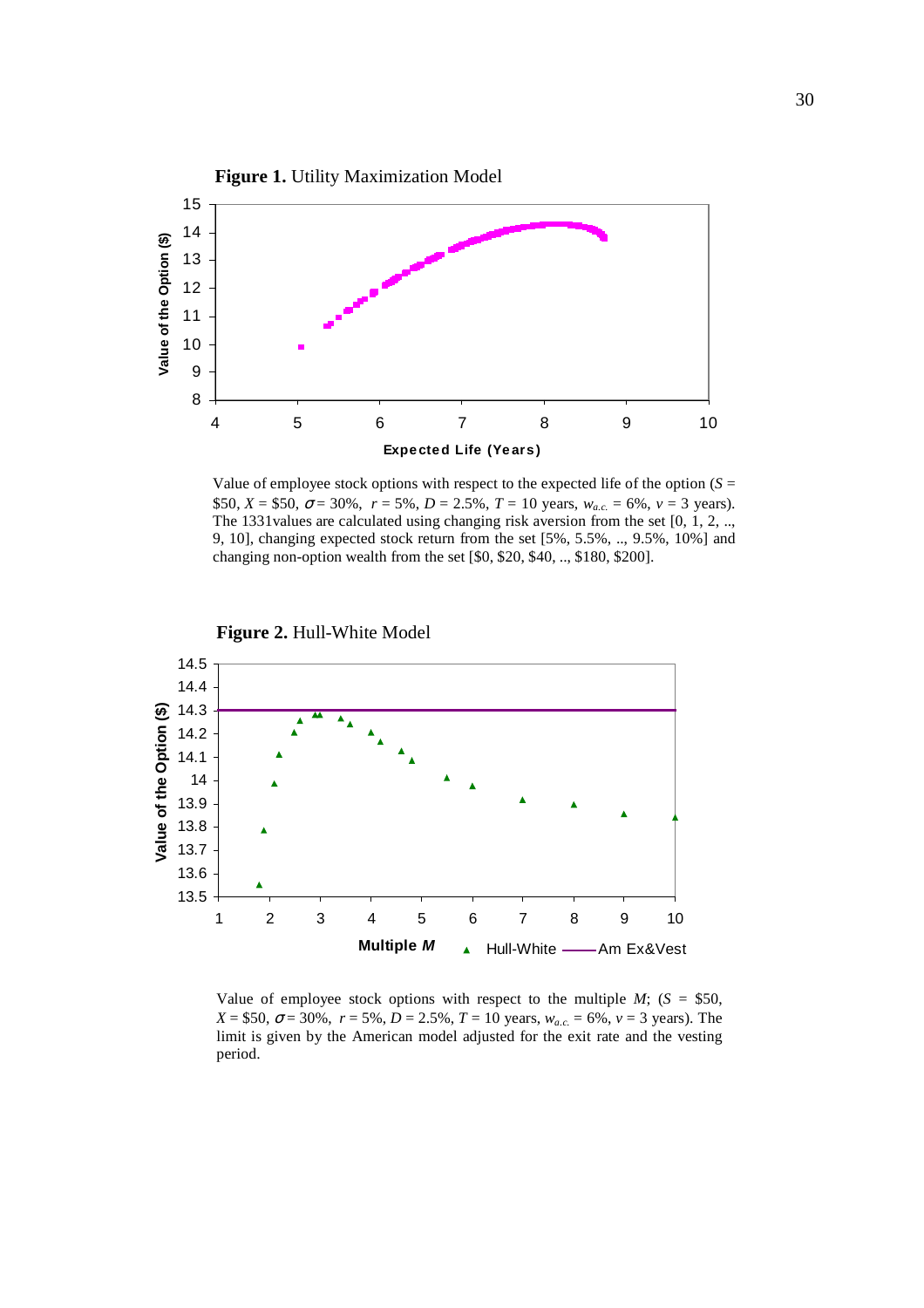

Value of employee stock options with respect to the multiple *M\** that triggers an earlier or delayed exercise ( $S = $50$ ,  $X = $50$ ,  $\sigma = 30\%$ ,  $r = 5\%$ ,  $D = 2.5\%$ ,  $T = 10$  years,  $w_{a,c} = 6\%$ ,  $v = 3$  years). The limit is given by the American model adjusted for the exit rate and the vesting period.



**Figure 4.** Comparison of the employee stock option valuation models

Value of employee stock options with respect to the expected life  $(S = $50,$  $X = $50$ ,  $\sigma = 30\%$ ,  $r = 5\%$ ,  $D = 2.5\%$ ,  $T = 10$  years,  $w_{a.c.} = 6\%$ ,  $v = 3$  years).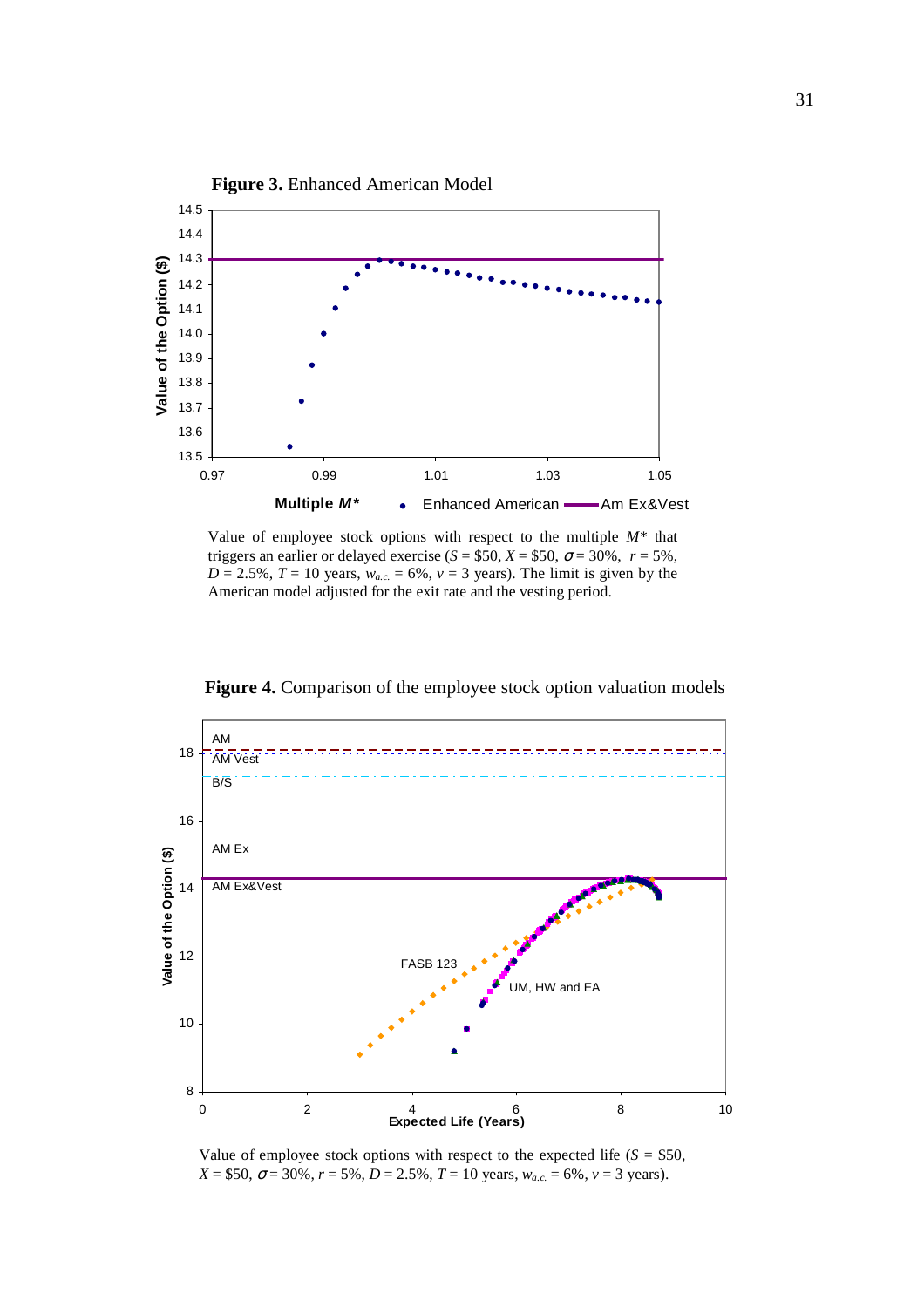|          |     |      |    |    |    |             | Panel A: L=8 years |         |          |         | Panel B: L=7 years |         |         |          | Panel C: L=6 years |           |           |          |
|----------|-----|------|----|----|----|-------------|--------------------|---------|----------|---------|--------------------|---------|---------|----------|--------------------|-----------|-----------|----------|
| D        | σ   |      | X  | W  |    | $\mathbf v$ | <b>FASB123</b>     | UM      | HW       | EA      | <b>FASB123</b>     | UM      | HW      | EA       | <b>FASB123</b>     | UM        | HW        | EA       |
| 2.5% 30% |     | 5%   | 50 | 6% | 10 | 3           | 13.90              | $+2.7%$ | $+2.6%$  | $+2.7%$ | 13.20              | $+2.4%$ | $+2.3%$ | $+2.3%$  | 12.40              | $-3.5%$   | $-3.5%$   | $-3.6%$  |
| 0.0%     |     |      |    |    |    |             | 19.38              | $-0.9%$ | $-1.0\%$ | $-0.7%$ | 18.01              | $-3.0%$ | $-3.2%$ | $-2.9%$  | 16.53              | $-7.0\%$  | $-7.1%$   | $-7.1%$  |
| 5.0%     |     |      |    |    |    |             | 10.67              | $-0.3%$ | $-0.5%$  | $-0.6%$ | 10.27              | $+1.9%$ | $+1.7%$ | $+1.8%$  | 9.80               | $-6.5%$   | $-6.4%$   | $-6.7%$  |
|          | 15% |      |    |    |    |             | 8.87               | $+2.8%$ | $+2.8%$  | $+2.6%$ | 8.34               | $+3.6%$ | $+3.4%$ | $+3.5%$  | 7.74               | $+1.2%$   | $+0.9%$   | $+1.0%$  |
|          | 45% |      |    |    |    |             | 18.79              | $+1.9%$ | $+1.8%$  | $+1.9%$ | 17.95              | $-0.9%$ | $-0.9%$ | $-1.1\%$ | 16.98              | $-10.0\%$ | $-10.1%$  | $-10.3%$ |
|          |     | 2.5% |    |    |    |             | 11.90              | $+2.4%$ | $+2.2%$  | $+2.4%$ | 11.34              | $+2.1%$ | $+1.9%$ | $+1.9%$  | 10.70              | $-6.9%$   | $-6.7\%$  | $-7.0%$  |
|          |     | 7.5% |    |    |    |             | 16.11              | $+2.2%$ | $+2.2%$  | $+2.2%$ | 15.28              | $+1.8%$ | $+1.6%$ | $+1.8%$  | 14.33              | $-2.4%$   | $-2.4%$   | $-2.3%$  |
|          |     |      | 35 |    |    |             | 18.55              | $+1.2%$ | $+1.2%$  | $+1.1%$ | 18.08              | $+3.9%$ | $+3.9%$ | $+3.9%$  | 17.54              | $+4.2%$   | $+4.2%$   | $+4.2%$  |
|          |     |      | 65 |    |    |             | 10.69              | $+2.0%$ | $+1.6%$  | $+1.8%$ | 9.86               | $-7.7%$ | $-7.8%$ | $-8.1%$  | 8.95               | $-30.8%$  | $-30.9%$  | $-31.1%$ |
|          |     |      |    | 0% |    |             | 16.73              | $+2.9%$ | $+2.6%$  | $+2.7%$ | 15.89              | $-2.3%$ | $-2.3%$ | $-2.4%$  | 14.93              | $-11.0%$  | $-10.9%$  | $-11.3%$ |
|          |     |      |    | 3% |    |             | 15.27              | $+3.2%$ | $+2.9%$  | $+3.1%$ | 14.50              | $+0.4%$ | $+0.3%$ | $+0.3%$  | 13.62              | $-7.2\%$  | $-7.0\%$  | $-7.3%$  |
|          |     |      |    |    | 9  |             | 13.90              | $-1.7%$ | $-1.7\%$ | $-1.8%$ | 13.20              | $+3.6%$ | $+3.5%$ | $+3.6%$  | 12.40              | $+0.0%$   | $-0.1%$   | $-0.3%$  |
|          |     |      |    |    | 11 |             | 13.90              | $+3.0%$ | $+2.8%$  | $+3.0%$ | 13.20              | $+0.3%$ | $+0.2%$ | $+0.2%$  | 12.40              | $-6.8%$   | $-6.8%$   | $-7.1%$  |
|          |     |      |    |    |    | 2           | 14.78              | $-0.1%$ | $-0.1%$  | $-0.1%$ | 14.04              | $+2.4%$ | $+2.2%$ | $+2.4%$  | 13.19              | $-0.6%$   | $-0.8%$   | $-0.8%$  |
|          |     |      |    |    |    | 4           | 13.06              | $+3.8%$ | $+3.7%$  | $+3.8%$ | 12.41              | $+0.4%$ | $+0.3%$ | $+0.3%$  | 11.65              | -10.3%    | $-10.4\%$ | $-10.1%$ |

**Table 1: The UM-, HW-, EA-models compared to the FAS123-model**

The value of an employee stock option for changing input parameters (D = expected dividend yield,  $\sigma$  = volatility, r = risk-free rate, X = strike price in \$,  $w_{ac}$  = exit rate (annual compounding), T = life of the option in years, v = vesting period in years) for the FASB 123-model and the corresponding differences in percent of the UM-, HW- and EA-models. Panel A shows the analysis for an expected life (L) of 8 years, panel B for 7 years and panel C for 6 years, respectively. The first line shows the values of the standard example. The first column in the panels are the value of the option using the FASB 123-model followed by the corresponding differences if the same option is valued using the UM-, HW- and EA-model.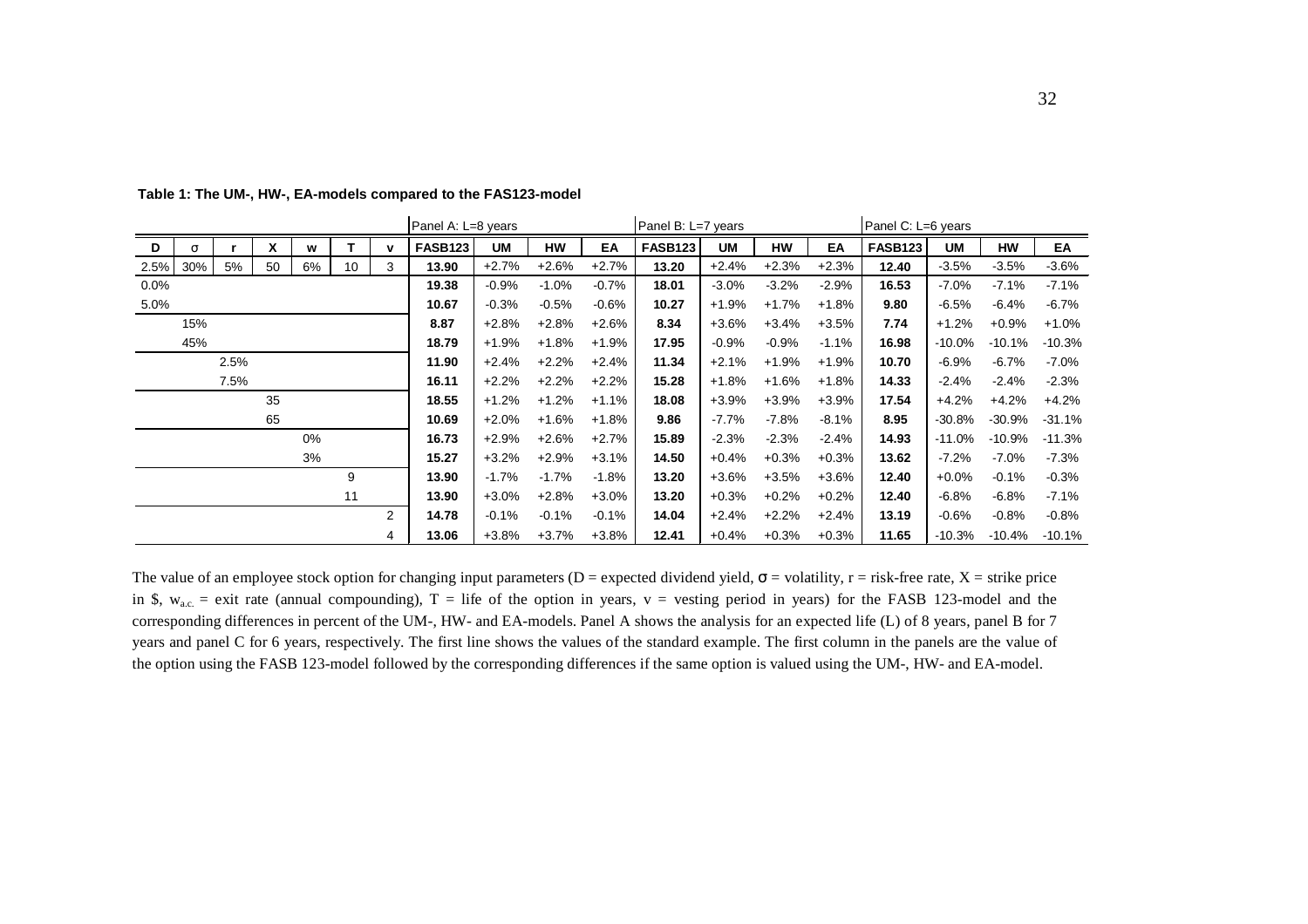|      |          |      |    |       | Panel A: L=8 years |                |           |         | Panel B: L=7 years |           | Panel C: L=6 years |         |           |           |          |
|------|----------|------|----|-------|--------------------|----------------|-----------|---------|--------------------|-----------|--------------------|---------|-----------|-----------|----------|
| D    | $\sigma$ |      | x  | w     | т                  | v              | <b>HW</b> | UM      | EA                 | <b>HW</b> | <b>UM</b>          | EA      | <b>HW</b> | <b>UM</b> | EA       |
| 2.5% | 30%      | 5%   | 50 | 6%    | 10                 | 3              | 14.26     | $+0.1%$ | $+0.1%$            | 13.50     | $+0.1%$            | $+0.1%$ | 11.97     | $+0.0%$   | $-0.2%$  |
| 0.0% |          |      |    |       |                    |                | 19.18     | $+0.1%$ | $+0.4%$            | 17.44     | $+0.2%$            | $+0.3%$ | 15.36     | $+0.1%$   | $-0.1\%$ |
| 5.0% |          |      |    |       |                    |                | 10.62     | $+0.2%$ | $-0.1%$            | 10.44     | $+0.2%$            | $+0.1%$ | 9.17      | $-0.1%$   | $-0.3%$  |
|      | 15%      |      |    |       |                    |                | 9.12      | $+0.0%$ | $-0.2%$            | 8.62      | $+0.2%$            | $+0.1%$ | 7.81      | $+0.3%$   | $+0.1%$  |
|      | 45%      |      |    |       |                    |                | 19.12     | $+0.2%$ | $+0.2%$            | 17.79     | $+0.0%$            | $-0.2%$ | 15.27     | $+0.1%$   | $-0.3%$  |
|      |          | 2.5% |    |       |                    |                | 12.16     | $+0.2%$ | $+0.2%$            | 11.56     | $+0.2%$            | $+0.0%$ | 9.98      | $-0.2%$   | $-0.3%$  |
|      |          | 7.5% |    |       |                    |                | 16.46     | $+0.0%$ | $+0.0%$            | 15.53     | $+0.2%$            | $+0.1%$ | 13.98     | $+0.0%$   | $+0.1%$  |
|      |          |      | 35 |       |                    |                | 18.78     | $+0.0%$ | $-0.1%$            | 18.78     | $+0.1%$            | $+0.1%$ | 18.27     | $+0.1%$   | $+0.1%$  |
|      |          |      | 65 |       |                    |                | 10.86     | $+0.4%$ | $+0.2%$            | 9.09      | $+0.1%$            | $-0.3%$ | 6.18      | $+0.2%$   | $-0.2\%$ |
|      |          |      |    | $0\%$ |                    |                | 17.16     | $+0.3%$ | $+0.1%$            | 15.53     | $+0.0%$            | $-0.1%$ | 13.30     | $-0.1%$   | $-0.4%$  |
|      |          |      |    | 3%    |                    |                | 15.72     | $+0.3%$ | $+0.2%$            | 14.54     | $+0.1%$            | $+0.0%$ | 12.66     | $-0.2%$   | $-0.3%$  |
|      |          |      |    |       | 9                  |                | 13.67     | $+0.0%$ | $-0.1%$            | 13.66     | $+0.1%$            | $+0.1%$ | 12.39     | $+0.1%$   | $-0.2\%$ |
|      |          |      |    |       | 11                 |                | 14.29     | $+0.2%$ | $+0.2%$            | 13.22     | $+0.2%$            | $+0.1%$ | 11.56     | $+0.0%$   | $-0.3%$  |
|      |          |      |    |       |                    | $\overline{2}$ | 14.77     | $+0.0%$ | $+0.0%$            | 14.35     | $+0.2%$            | $+0.2%$ | 13.09     | $+0.2%$   | $+0.0%$  |
|      |          |      |    |       |                    | 4              | 13.54     | $+0.1%$ | $+0.1%$            | 12.45     | $+0.1%$            | $+0.0%$ | 10.44     | $+0.1%$   | $+0.3%$  |

**Table 2: The UM- and EA-models compared to the HW-model**

The value of an employee stock option for changing input parameters (D = expected dividend yield,  $\sigma$  = volatility, r = risk-free rate, X = strike price in \$,  $w_{ac}$  = exit rate (annual compounding), T = life of the option in years, v = vesting period in years) for the HW-model and the corresponding differences in percent of the UM- and EA-models. Panel A shows the analysis for an expected life (L) of 8 years, panel B for 7 years and panel C for 6 years, respectively. The first line shows the values of the standard example. The first column in the panels is the value of the option using the HW- model followed by the corresponding differences if the same option is valued using the UM- and the EA-model.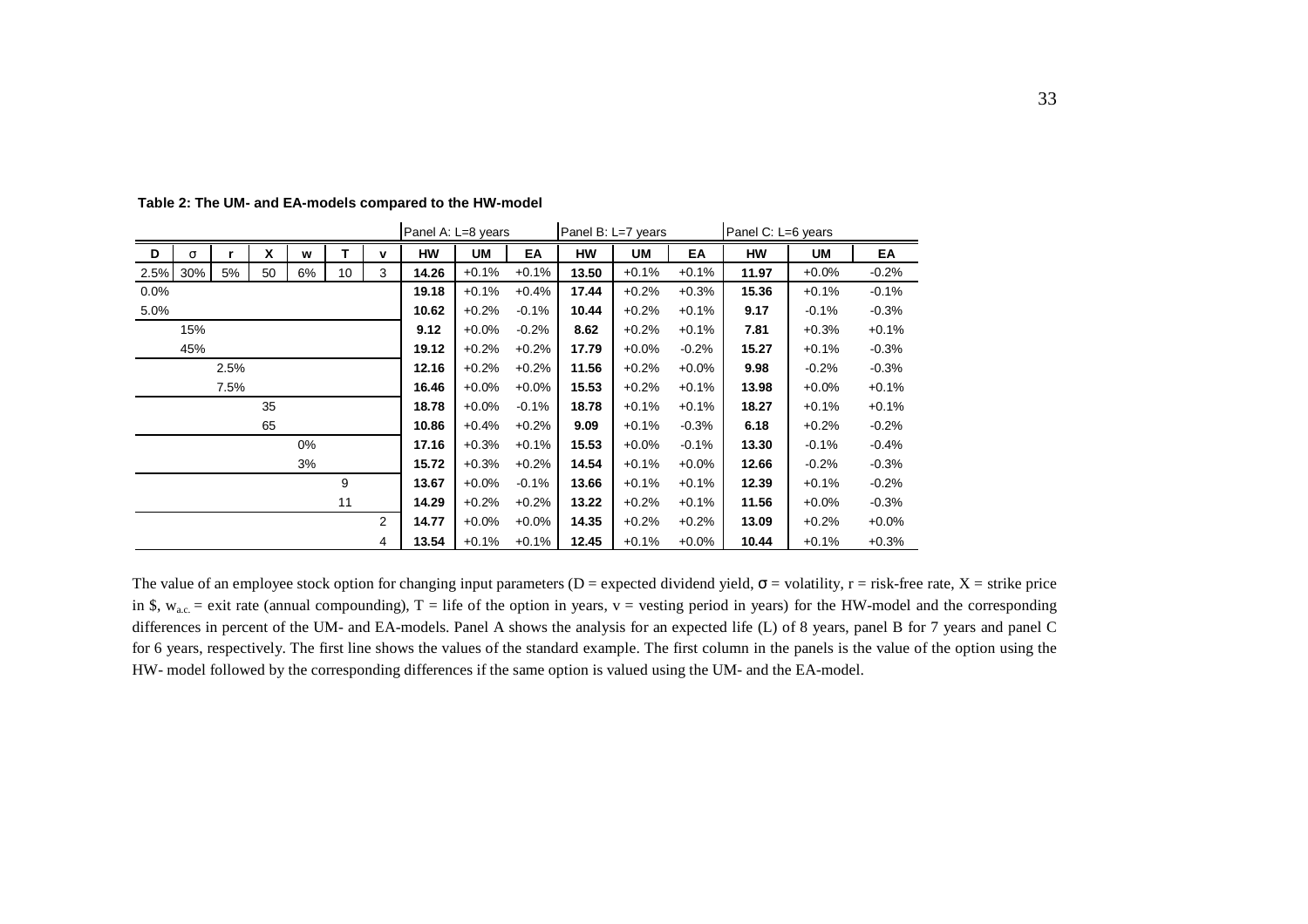|      |          |      |    |    |    |             | Panel A: L=8 years |          |                               |               | Panel B: L=7 years |           |                      |          | Panel C: L=6 years |          |                      |          |
|------|----------|------|----|----|----|-------------|--------------------|----------|-------------------------------|---------------|--------------------|-----------|----------------------|----------|--------------------|----------|----------------------|----------|
| D    | $\sigma$ |      | X  | w  |    | $\mathbf v$ | <b>FASB123</b>     | UM       | <b>HW</b>                     | EA            | <b>FASB123</b>     | UM        | <b>HW</b>            | EA       | <b>FASB123</b>     | UM       | <b>HW</b>            | EA       |
|      | 2.5% 30% | 5%   | 50 | 6% | 10 | 3           | 13.90              | 14.28    | 14.26                         | 14.27         | 13.20              | 13.52     | 13.50                | 13.51    | 12.40              | 11.97    | 11.97                | 11.95    |
| 0.0% |          |      |    |    |    |             | $+39.4%$           | $+34.5%$ | +34.5%                        | $+34.9%$      | $+36.4%$           | $+29.2%$  | +29.2%               | $+29.5%$ | $+33.3%$           | $+28.4%$ | +28.3%               | $+28.5%$ |
| 5.0% |          |      |    |    |    |             | $-23.2\%$          | -25.5%   | -25.5%                        | -25.6%        | $-22.2%$           | -22.6%    | -22.7%               | -22.6%   | $-21.0\%$          | $-23.5%$ | -23.4%               | $-23.5%$ |
|      | 15%      |      |    |    |    |             | $-36.2%$           | -36.1%   | $-36.0\%$                     | $-36.2\%$     | $-36.8%$           | $-36.1%$  | -36.1%               | $-36.1%$ | $-37.6%$           | $-34.6%$ | -34.8%               | $-34.6%$ |
|      | 45%      |      |    |    |    |             | $+35.2%$           | +34.1%   | +34.1%                        | +34.2%        | $+36.0%$           |           | +31.6% +31.8%        | $+31.4%$ | +36.9%             | +27.7%   | +27.6% +27.4%        |          |
|      |          | 2.5% |    |    |    |             | $-14.4%$           | $-14.6%$ | -14.7%                        | $-14.6%$      | $-14.1%$           | $-14.3%$  | -14.4%               | -14.4%   | $-13.7%$           | $-16.8%$ | -16.6%               | -16.7%   |
|      |          | 7.5% |    |    |    |             | $+15.9%$           |          | $+15.3\%$ $+15.4\%$ $+15.3\%$ |               | $+15.8%$           |           | +15.1% +15.0% +15.1% |          | $+15.6%$           |          | +16.8% +16.8% +17.2% |          |
|      |          |      | 35 |    |    |             | $+33.5%$           | +31.5%   |                               | +31.7% +31.5% | $+37.0%$           |           | +39.0% +39.1%        | $+39.1%$ | +41.5%             |          | +52.7% +52.6% +53.0% |          |
|      |          |      | 65 |    |    |             | $-23.1\%$          | -23.7%   | -23.8%                        | $-23.8%$      | $-25.3%$           | $-32.7\%$ | -32.7%               | -32.9%   | $-27.8%$           | -48.3%   | -48.4%               | -48.4%   |
|      |          |      |    | 0% |    |             | $+20.4%$           | +20.5%   | +20.3%                        | +20.4%        | $+20.4%$           | $+14.9%$  | +15.0%               | +14.8%   | $+20.4%$           | $+11.0%$ | $+11.1\%$            | $+10.9%$ |
|      |          |      |    | 3% |    |             | $+9.9%$            |          | $+10.4\%$ $+10.2\%$           | $+10.4%$      | $+9.8%$            | $+7.7%$   | +7.7%                | $+7.6%$  | $+9.8%$            | $+5.6%$  | $+5.8%$              | $+5.6%$  |
|      |          |      |    |    | 9  |             | $+0.0%$            | $-4.3%$  | $-4.1%$                       | $-4.3%$       | $+0.0%$            | $+1.2%$   | $+1.2%$              | $+1.3%$  | $+0.0%$            | $+3.6%$  | $+3.5%$              | $+3.4%$  |
|      |          |      |    |    | 11 |             | $+0.0\%$           | $+0.3%$  | $+0.2\%$                      | $+0.4%$       | $+0.0\%$           | $-2.1%$   | $-2.1\%$             | $-2.1\%$ | $+0.0\%$           | $-3.4%$  | $-3.4\%$             | $-3.6\%$ |
|      |          |      |    |    |    | 2           | $+6.3%$            | $+3.4%$  | $+3.6%$                       | $+3.5%$       | $+6.4%$            | $+6.4%$   | $+6.3%$              | $+6.4%$  | $+6.4%$            | $+9.5%$  | $+9.4%$              | $+9.5%$  |
|      |          |      |    |    |    | 4           | -6.0%              | $-5.0%$  | $-5.0\%$                      | $-5.0\%$      | $-6.0\%$           | $-7.8\%$  | $-7.8%$              | $-7.8\%$ | $-6.0\%$           | $-12.7%$ | -12.8%               | $-12.4%$ |

**Table 3: Sensitivity analysis for the FASB123-, UM-, HW-, EA-models**

The value of an employee stock option for changing input parameters (D = expected dividend yield,  $\sigma$  = volatility, r = risk-free rate, X = strike price in \$,  $w_{ac}$  = exit rate (annual compounding), T = life of the option in years, v = vesting period in years) for the FASB 123-, UM-, HW- and EAmodels Panel A shows the analysis for an expected life (L) of 8 years, Panel B for 7 years and Panel C for 6 years, respectively. The first line shows the values of the standard example. The columns in the panels are the differences between the value of the standard option and the value of the option with changed input parameters.